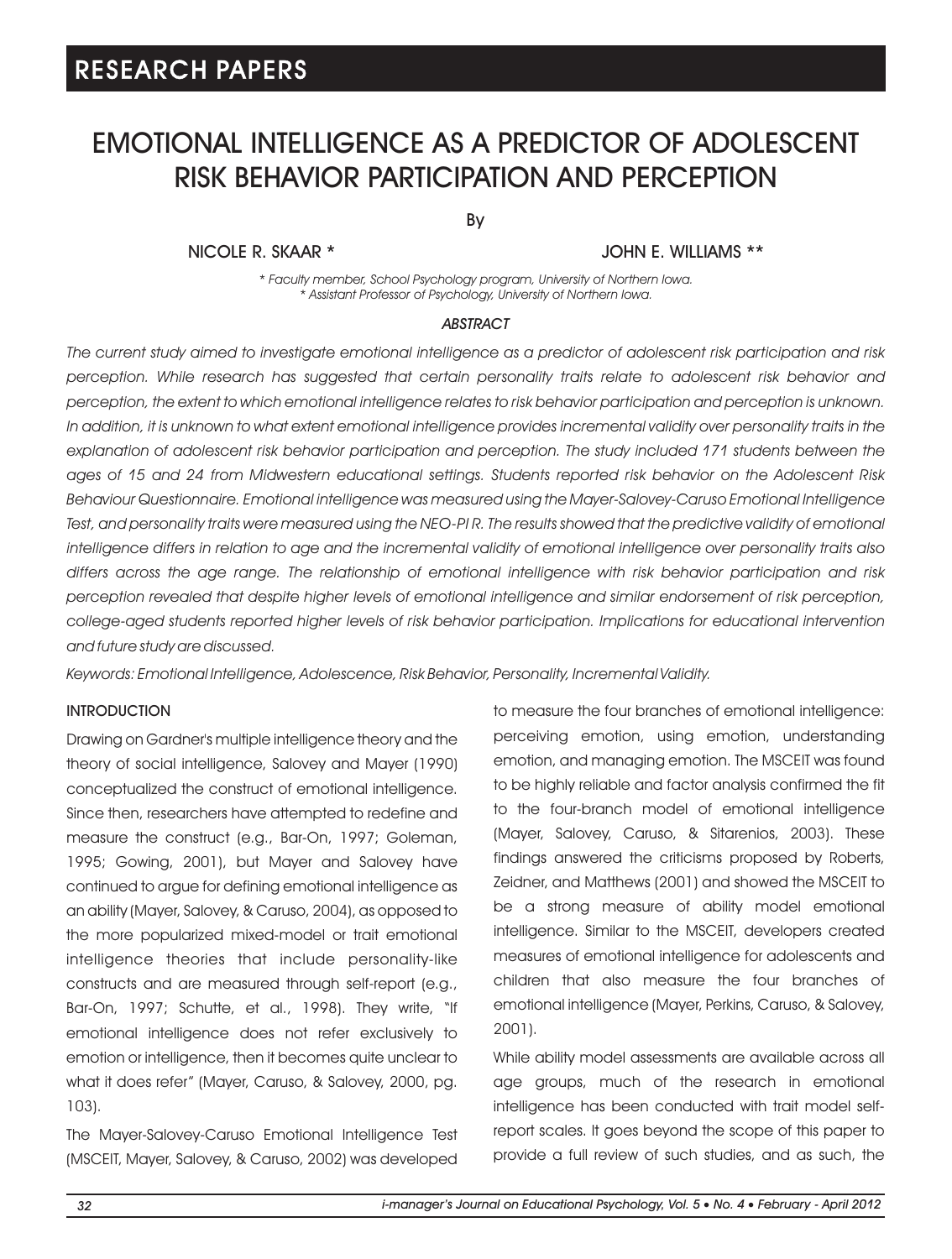focus of this paper will continue to be ability model emotional intelligence. Self-report measures tend to correlate quite highly with personality measures (Newsome, Day, & Catano, 2000; Saklofke, Austin, & Minski, 2003; Wolfradt, Felfe, & Koster, 2001), and this relationship with personality constructs has lead some scholars to question if emotional intelligence is a construct worthy of study or if it is nothing more than cognitive intelligence and personality. As Brody (2004) suggests, the validity of emotional intelligence as a meaningful construct partially lies in its demonstration of incremental validity over cognitive intelligence and personality.

In a study of emotional intelligence, verbal intelligence and the responses to difficult social situations, Mayer, Perkins, Caruso, and Salovey (2001) argued that emotional intelligence provided incremental predictive validity over cognitive intelligence. Students described a recent social situation in which friends asked them to do something they felt uncomfortable doing. In addition to questions about the specific situation, each student took the MEIS-A and the Peabody Picture Vocabulary test (PPVT; Dunn & Dunn, 1981). The results suggested that students with high emotional intelligence were better able to stand up to others who pressured them to participate in behaviors with which the students felt uncomfortable and thought were wrong or destructive. It is also worth noting that two students with similar verbal intelligence scores had emotional intelligence scores more than two standard deviations apart. The student with the higher emotional intelligence was able to stand up to her peers' requests, whereas the student with lower emotional intelligence did as his friends asked even though he felt the action was wrong (Mayer et al., 2001). Subsequent to this study, other investigations have attempted to measure the incremental predictive validity of emotional intelligence and the conclusions are mixed. Researchers found that emotional intelligence was not incrementally predictive of academic achievement (Barchard, 2003; Rode et al., 2007); life skills (Bastian, Burns, & Nettelbeck, 2005); personal feelings about physical appearance (Brackett, Mayer, & Warner, 2004), peer attachment and psychological well being (Rossen & Kranzler, 2009). Other investigations found mixed results within peer and parent social support and negative interactions (Lopes et al., 2003) and across male and female participants (Brackett et al., 2004; Lyons & Schnieder, 2005). While still other researchers reported significant incremental predictive validity of emotional intelligence over cognitive intelligence and personality with regard to social and emotional functioning (Davis & Humphrey, 2012), illegal drug and alcohol use (Brackett et al., 2004; Rossen & Kranzler, 2009), deviant behavior (Brackett et al., 2004), positive interactions with others (Lopes et al., 2003; Rossen & Kranzler, 2009), and public speaking effectiveness (Lyons & Schnieder, 2005). Most of these studies were conducted with undergraduate students, and in order to better understand the generalizability of the results, research with other populations is needed. Several of the targeted behaviors for incremental validity studies were risk behaviors (i.e., alcohol and drug use, deviant behavior) and the results were positive. Emotional intelligence may be another individual difference in the explanation of how adolescents and young adults navigate risk participation, of the incremental validity studies, ability model emotional intelligence measures have been utilized to study the relationship between specific risk behaviors (i.e., alcohol and drug use) and emotional intelligence, but the number of studies using these measures with adolescents is extremely limited. Other than the previously cited studies on adolescent mental social and emotional functioning (Davis & Humphrey, 2012) and adolescent responses to peer pressure (Mayer et al., 2001), our literature search found only one other published journal article in which the researchers used an ability model assessment to measure emotional intelligence. Research on emotional intelligence and incidence of tobacco and alcohol use found that emotional intelligence accounts for a small portion of the variance in tobacco and alcohol use (Trinidad & Johnson, 2002). The results suggested that students with high emotional intelligence may be better equipped to ward off peer pressure and have a greater ability to resist the use of tobacco and alcohol.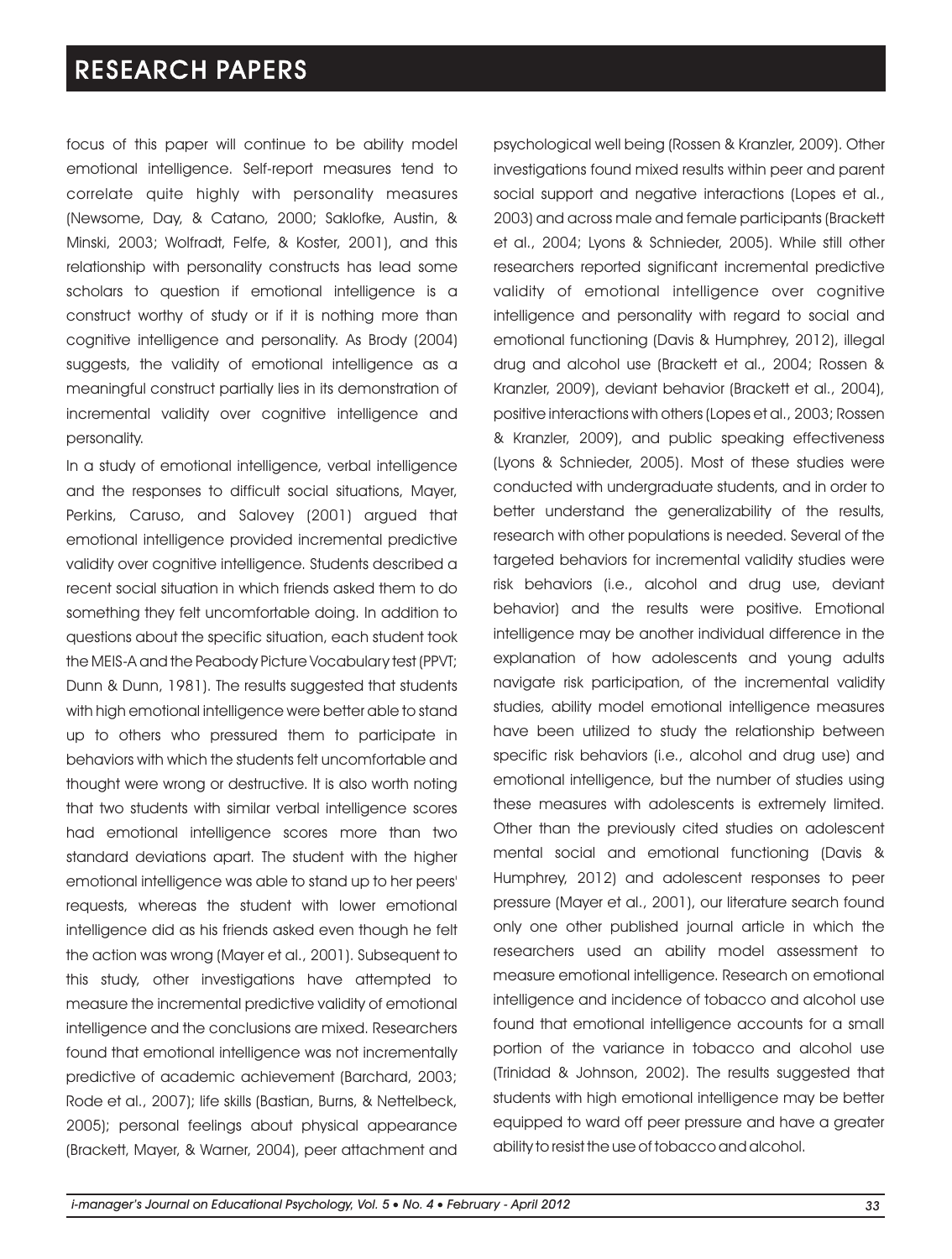#### Personality Correlates of Adolescent Risk Behavior

While ability model emotional intelligence research is in its infancy, a myriad of studies on correlates with adolescent risk behavior have been conducted over the years, and personality correlates were often included in these studies. Sensation seeking is a personality trait that was first examined by Zuckerman (1979) in his development of a sensation seeking scale. He defined sensation seeking as the need for novel experiences and the willingness to take certain risks to obtain such experiences. Many researchers have found links between sensation seeking and various risk behaviors in adolescents (Arnett, 1992, 1996; Greene, Kramar, Walters, Rubin, & Hale, 2000; Zuckerman & Neeb, 1980). High sensation seeking in adolescence explained a 7 percent variance in risky sexual behavior (Gillis, Meyer-Baulburg, & Exner, 1992) and high sensation seekers are up to seven times more likely to report alcohol use than low sensation seekers (Donohew, Palmgreen, & Lorch, 1994).

Risk behaviors were also linked to locus of control (Werner, 1986) and self esteem (Gerrard, Gibbons, Reis-Bergan, & Russell, 2000). These investigations examine a specific personality measure that is usually compared to one or two specific risk behaviors. To gain a more global understanding of the relationship between personality traits and risk behaviors, not only do several personality traits need to be examined simultaneously, but also more global personality assessment tools may be needed. Goldberg (1993) discussed the merits of the Five Factor Model (FFM) of personality. Costa and McCrae (1992) developed the NEO-PI, NEO-FFI, and other personality inventories based on the FFM. The FFM, as measured by the NEO-PI, is stable after the age of 30, is similar across different cultures, and is stable across other environmental differences such as socioeconomic status, race and health (McCrae & Costa, 1997). This is strong evidence in support of the FFM as a basic foundation for personality.

Gullone & Moore (2000) used the NEO-FFI and the Adolescent Risk Taking Questionnaire (ARQ, Gullone, Moore, Moss, & Boyd, 2000) and found that risk behaviors are related to extroversion, agreeableness and

conscientiousness. Specifically, they found a lower prevalence of risk behavior in adolescents who perceived the behavior as highly risky and found that low levels of conscientiousness and high levels of agreeableness predicted rebellious and reckless risk behavior. Extroversion was predictive of only thrill seeking behavior.

#### Limitations of the Research and Purpose of the Study

A great deal of the research in this area has focused on a single risk behavior such as smoking or unprotected sexual intercourse. This is a limitation because it does not show the interactions of various types of risk behaviors (Gullone & Moore, 2000; Moore & Parsons, 2000). In addition, most of the current research has focused on negative risk behavior, and does not consider the relationship of negative risks with risk behaviors that are more socially accepted, such as participation in extreme sports. There is some evidence that participation in risk behavior at some level may be psychologically beneficial for adolescent development (Chassin, Pearson, and Sherman, 1989; Shedler & Block, 1990); and therefore, the study of different types of risk may lead to a better understanding of adolescent and young adult participation in these types of behaviors.

Another limitation of the current research is that little attention is paid to young adults in the risk behavior research and little attention is paid to adolescents in the emotional intelligence literature. Most of the incremental validity studies previously reported used samples of undergraduate students, and very few studies have examined risk behaviors of young adults. Yet, each year the national statistics find that the accident mortality rates remain high through the early twenties. Irwin (1993) also emphasized the need to study older adolescents and young adults. He found that national mortality rate increases 214% from early adolescence (age 10-14) to late adolescence (age 15-19). This is the largest percent increase in mortality between any consecutive age group. The increase in mortality rate was linked to intentional and unintentional injuries from risky behaviors such as dangerous driving and self-harm.

Even though it may seem quite clear to researchers which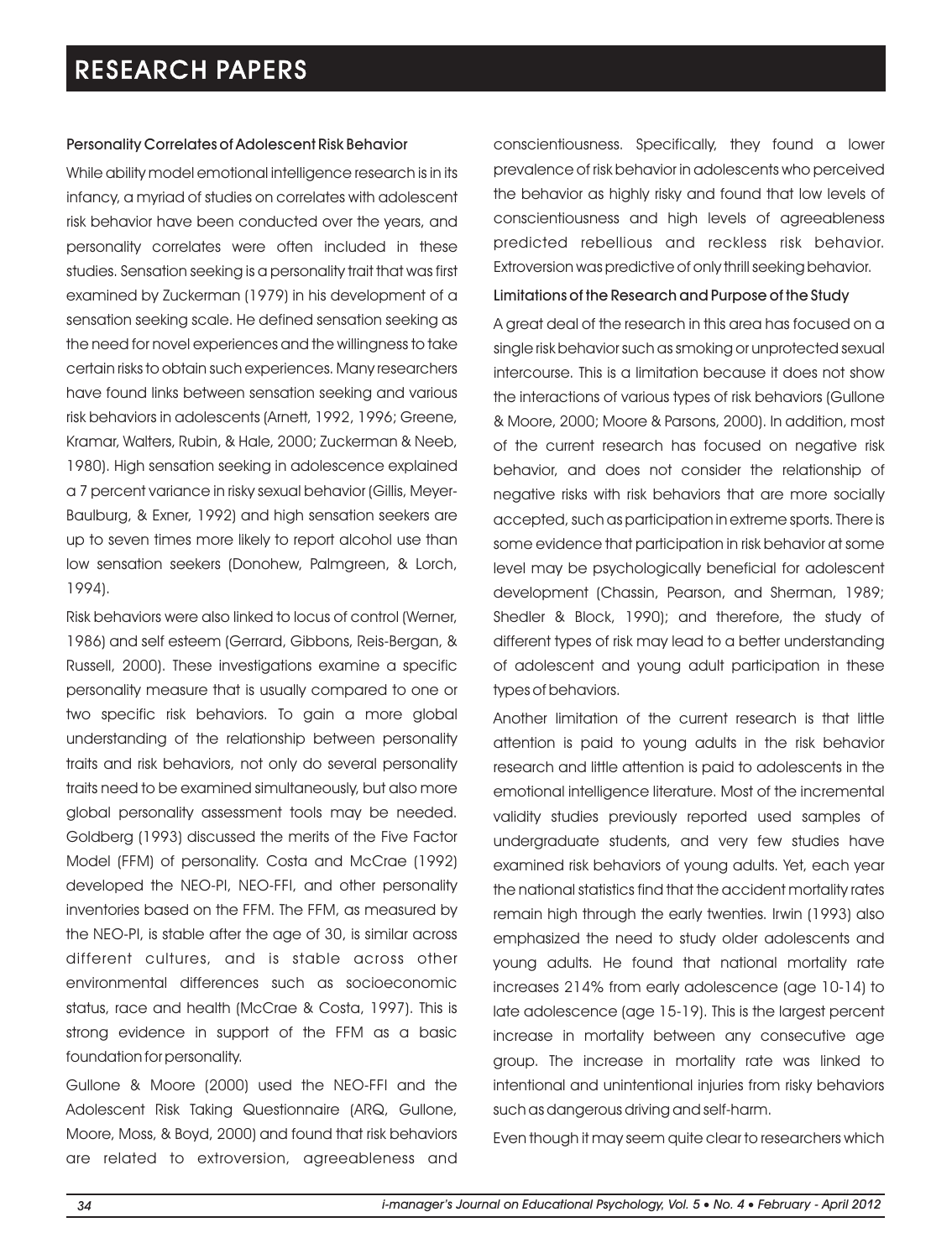behaviors are defined as risky, some researchers suggest that adolescent perception of risk is different from that of an adult. In their development of a risk behavior questionnaire, Alexander, Kim, Ensminger, Johnson, Smith, and Dolan (1990) based their items on adolescent report of risky behavior. They suggested that, "risk taking may best be defined within the adolescent's own social context" (pg. 560). Gullone and Moore (2000) found that older adolescents believed most behaviors to be less risky than younger adolescents. The perception of less risk by older adolescents was associated with an increased prevalence for engagement in risk behaviors. Yates and Stone (1992) also acknowledge that risk is a subjective construct and is only meaningful in the eyes of the person taking the risk.

Lastly, the number of research studies measuring emotional intelligence with instruments developed to measure emotional intelligence as it was originally intended to be measured, as an ability, is exceedingly low. The present study will be one of the few to measure adolescent emotional intelligence using an ability model measure. The purpose of the current study was to investigate the relationship between ability model emotional intelligence, personality and risk behavior participation and perception in a sample of adolescents and young adults. The research questions investigated were I) to what extent will the sample participants with high emotional intelligence be less likely to engage in Rebellious risk, Reckless risk, and Anti-social risk behaviors, but equally likely to participate in Thrill seeking behaviors compared to those with low emotional intelligence, and ii) to what extent will scores on the emotional intelligence measure have incremental validity over the NEO-FFI in the prediction of risk behavior participation and perception in adolescents and young adults.

#### Methods

#### *Participants*

Participants were 171 students (53 males and 118 females) between the ages of  $15$  and  $24$  (M =  $18.14$ , SD = 2.3) recruited from two Midwestern high schools and from the population of undergraduate and graduate psychology students at a small Midwestern university. Over 95% of the participants were Caucasian. The college participants were between the ages of 18 and 24 ( $M =$  $19.6$ , SD = 1.5) with a mean cumulative GPA of 3.3 (Range  $= 2.2 - 4.0$ , SD  $= 0.5$ ) and mean education of 13.1 years (Range  $= 12 - 17$ , SD  $= 1.2$ ). The high school participants were between the ages of  $15$  and  $18$  (M =  $16.1$ , SD =  $1.1$ ) with a mean cumulative GPA of  $3.3$  (Range =  $1.2 - 4.0$ , SD  $= 0.6$ ) and mean education of 9.8 years (Range  $= 9 - 11$ ,  $SD = 0.8$ ).

#### Procedure

Participants took part in one 60-minute testing session. Participants were given basic instructions on how to fill out the questionnaires and reminded that their responses on the forms were confidential. The emotional intelligence measure (MSCEIT or MSCEIT-YV), the NEO Five Factor Index (NEO-FFI) and the Adolescent Risk-taking Questionnaire (ARQ) were given in group format with each group containing no more than 20 participants to allow the examiner time to efficiently answer individual questions.

#### **Measures**

### *Mayer-Salovey-Caruso Emotional Intelligence Test (MSCEIT)*

The MSCEIT is an emotional intelligence assessment based on the ability model of emotional intelligence, and is described in detail in the previous text. It is a series of eight subtests (141 items) and is available for the assessment of individuals ages 18 and older. The test gives an overall score of emotional intelligence, two area scores, four branch scores (based on the four factor model of emotional intelligence), and subtest scores. The MSCEIT general score split-half reliability is 0.93 for consensus scoring and 0.91 for expert scoring. The area scores (Experiential and Strategic) spilt-half reliabilities are both .90 for consensus scoring and are 0.88 and 0.86 respectively for expert scoring. The four branch score reliabilities range from 0.76-0.91 for consensus and expert scoring. The subtest reliabilities range from 0.55-0.88 for consensus and expert scoring (Mayer et al, 2003). Split half reliabilities are reported for the MSCEIT due to item heterogeneity and each branch of the test is comprised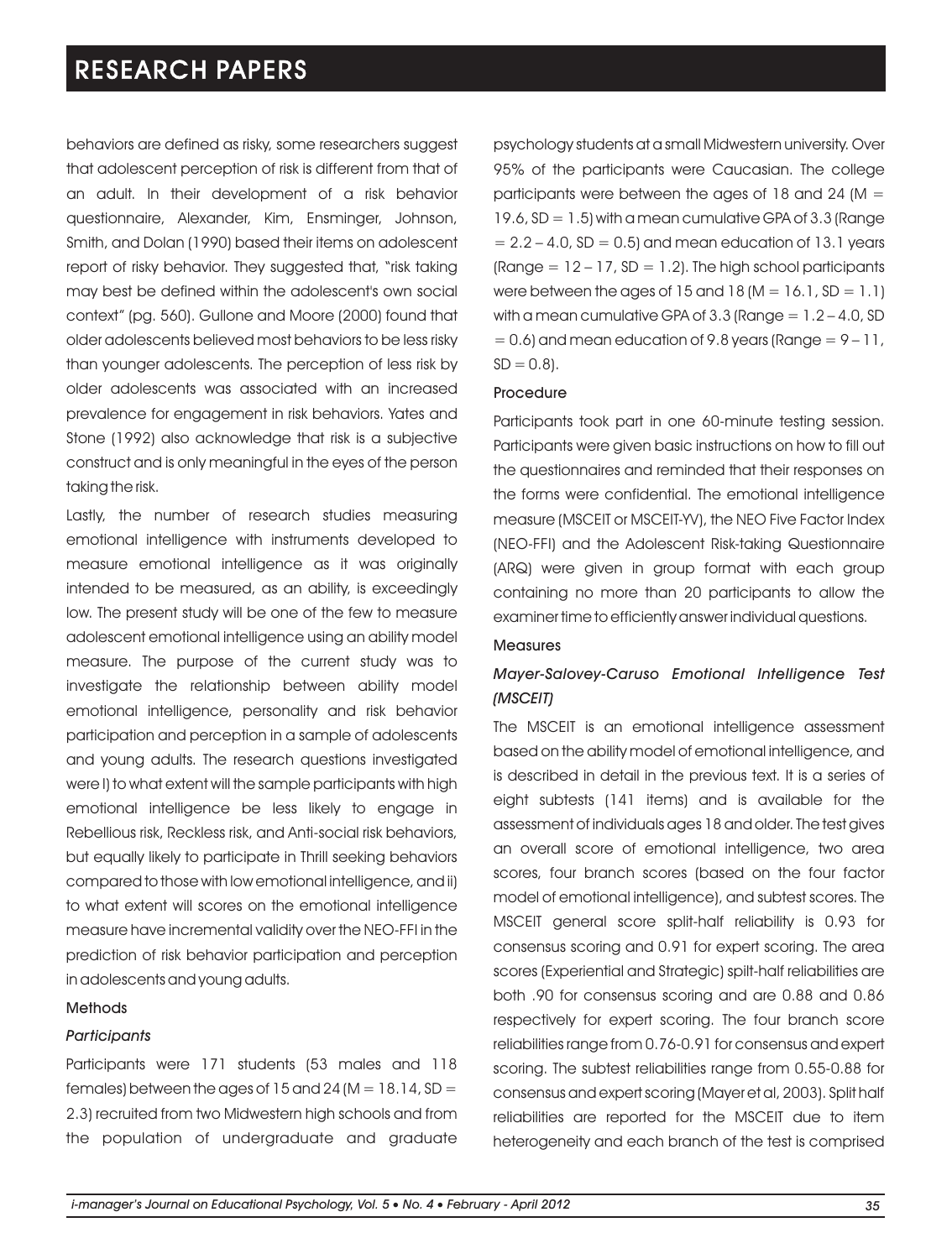of two different subtests (Lopes, Salovey, & Straus, 2003; Mayer, Salovey, & Caruso, 2002).

### *Mayer-Salovey-Caruso Emotional Intelligence Test –Youth Version (MSCEIT-YV)*

The MSCEIT-YV is an emotional intelligence assessment for ages 14-17 based on the ability model of emotional intelligence. It is very similar to the adult version, the MSCEIT. It is a series of eight subtests (184 items) that is currently available as a research-only instrument. The publishing company is in the process of normative data collection across the country that will result in the creation of standard scores and the consensus scoring option for the test. The test gives a total score of emotional intelligence, two area scores, and four branch scores (based on the four factor model of emotional intelligence). There are currently no published reliability or validity data for this instrument; and therefore, this study will calculate internal consistency and split half reliabilities and measure predictive validity and construct validity (with respect to the developmental aspect of the theory) of the MSCEIT-YV.

#### *Adolescent Risk Behavior Questionnaire (ARQ)*

The ARQ is a comprehensive risk-taking questionnaire designed for use with adolescents. It assesses socially acceptable risks as well as more socially unacceptable risks. It has two parts that are scored separately: (i) a 22 item behavior questionnaire that evaluates the incidence of risky behaviors and (ii) a 22-item risk beliefs questionnaire that evaluates the adolescent's perception of risk involved with each behavior. Each questionnaire is based on a five point Likert Scale. A total score and four factor scores are calculated from each questionnaire. The four factor scores are: Thrill-seeking risk (e.g., roller blading, sky diving), Rebellious risk (e.g., smoking, staying out late), Reckless risk (e.g., speeding, drinking and driving) and Anti-social risk (e.g., cheating, teasing others). Reliability is reported as above 0.8 for all but the anti-social factor of which the reliability ranged from 0.66-0.79 depending on age and gender.

#### *NEO Five Factor Index (NEO-FFI)*

This is a 60-item questionnaire that measures the five-

factor model of personality (neuroticism, openness, extroversion, agreeability, and conscientiousness). Each item is based on a five point Likert Scale and respondents are asked to make a rating based on what is most true for them. High scores on the test represent high levels of the particular trait. Internal consistency ranged from 0.68 for Agreeableness to 0.86 for Neuroticism. Test-retest reliability ranged from 0.75 - 0.83. Correlations with the NEO-PI-R ranged from 0.77 for Agreeableness to 0.92 for Neuroticism.

#### Data Analysis

There are two methods to score the emotional intelligence tests: consensus scoring and expert scoring. The expert scoring method was used to score the MSCEIT and MSCEIT-YV. This method was chosen because the MSCEIT-YV does not yet have a normative group available for consensus scoring and both versions of the tests needed to be scored using the same method. Raw scores were generated wherein the experiential area score is the sum of branch one and branch two scores, the strategic area score is the sum of branch three and four scores, and the full scale emotional intelligence score is the sum of both area scores. The college sample and the high school sample were analyzed separately because the MSCEIT-YV scores were not yet normed nor in the same standard form as the MSCEIT scores.

Pearson correlations were calculated in order to investigate the relationships between emotional intelligence, personality and risk. ARQ full-scale and subscale scores were compared with the full-scale area and branch scores on the MSCEIT/MSCEIT-YV, and with each of the five factors of the NEO-FFI. After gender was , stepwise multiple regression was used to understand the ability of the emotional intelligence test and the NEO-FFI to predict risk behaviors and risk beliefs. Incremental validity was also assessed through multiple regression by a calculation of variance change. Each of the five NEO FFI factors were entered into a hierarchical regression formula with the MSCEIT total score and branch scores entered as the second step. The variance change was calculated by subtracting the variance with the MSCEIT from the original variance of the personality factor.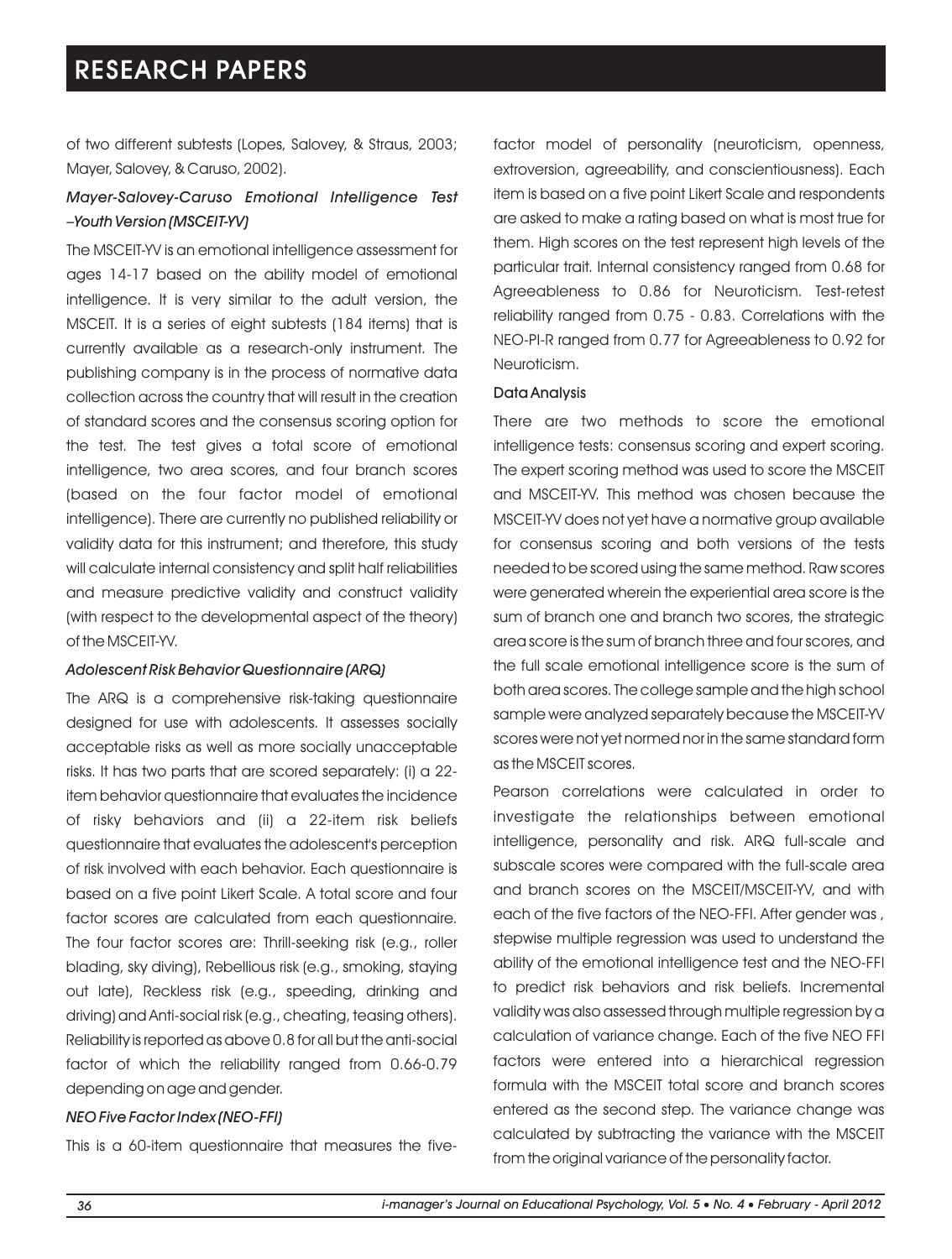#### **Results**

Descriptive statistics for the measures used in this study are shown in Table 1. Most of the scale and subscale scores resulted in adequate reliabilities; however, a few of the subscales had reliabilities below what was expected based on previous work by the scale developers. Of the risk behavior subscales, three showed poor reliabilities in this sample. The Cronbach's alpha coefficients were 0.43 for the thrill seeking scale, 0.35 for the reckless scale, and 0.52 for the anti-social scale. The reliabilities for the risk beliefs subscales were higher than those of the behavior scales, although one of the scales showed a poor reliability (0.48 for the reckless scale).

The MSCEIT Reasoning area scores resulted in a coefficient alpha of -0.05. The reliabilities of the Understanding and Managing branches also showed poor reliabilities with alphas of -0.14 and 0.17 respectively. The spilt-half reliabilities were similar to the coefficient alphas with the Reasoning area, Understanding and Managing branch scores resulting in poor reliabilities.

| Scale                               | Mean   | SD    | <b>Reliability<sup>®</sup></b> |
|-------------------------------------|--------|-------|--------------------------------|
| MSCEIT - Total                      | 100.98 | 13.9  | $a = 0.78$ , $r = 0.59$        |
| <b>MSCEIT - Experiential</b>        | 104.82 | 14.9  | $a = 0.87$ , $r = 0.76$        |
| <b>MSCEIT - Strategic</b>           | 97.51  | 12.72 | $a = -0.05$ , $r = -0.18$      |
| <b>MSCEIT</b> - Perceiving emotions | 105.4  | 13.4  | $a = 0.87$ , $r = 0.71$        |
| <b>MSCEIT</b> - Using emotions      | 101.47 | 15.34 | $a = 0.70$ , $r = 0.60$        |
| MSCEIT - Understanding emotions     | 97.38  | 14    | $\alpha = -0.14$ , $r = -0.21$ |
| <b>MSCEIT - Managing emotions</b>   | 99.85  | 14.19 | $q = 0.17$ , $r = -0.25$       |
| MSCEIT-YV-Total                     | 207.44 | 37.35 | $a = 0.90$ , $r = 0.75$        |
| MSCEIT-YV-Experiential              | 117.04 | 16.84 | $q = 0.91$ , $r = 0.82$        |
| MSCEIT-YV-Strategic                 | 90.4   | 23.99 | $a = 0.62$ , $r = 0.32$        |
| MSCEIT-YV-Perceiving emotions       | 58.32  | 9.85  | $a = 0.85$ , $r = 0.84$        |
| MSCEIT-YV - Using emotions          | 58.72  | 12.73 | $a = 0.87$ , $r = 0.70$        |
| MSCEIT-YV - Understanding emotions  | 55.81  | 15.53 | $a = 0.31$ , $r = 0.18$        |
| MSCEIT-YV-Managing emotions         | 34.59  | 10.99 | $a = 0.64$ , $r = 0.75$        |
| <b>ARQ-Risk Behavior Total</b>      | 23.98  | 8.21  | $a = 0.75$                     |
| ARQ - Risk Behavior Thrill seeking  | 6.95   | 2.99  | $a = 0.43$                     |
| ARQ - Risk Behavior Rebellious      | 7      | 4.07  | $a = 0.80$                     |
| <b>ARQ - Risk Behavior Reckless</b> | 4.12   | 2.36  | $a = 0.35$                     |
| ARQ - Risk Behavior Antisocial      | 5.9    | 2.48  | $a = 0.50$                     |
| <b>ARQ-Risk Beliefs Total</b>       | 48.82  | 9.44  | $a = 0.84$                     |
| ARQ - Risk Beliefs Thrill seeking   | 10.62  | 3.58  | $a = 0.66$                     |
| ARQ - Risk Beliefs Rebellious       | 12.26  | 3.14  | $a = 0.70$                     |
| ARQ - Risk Beliefs Reckless         | 15.61  | 2.3   | $a = 0.48$                     |
| ARQ - Risk Beliefs Anti social      | 10.33  | 8.21  | $a = 0.59$                     |
| <b>NEO FFI Neuroticism</b>          | 22.46  | 7.9   | $a = 0.84$                     |
| <b>NEO FFI Extroversion</b>         | 31.33  | 6.39  | $a = 0.83$                     |
| <b>NEO FFI Openness</b>             | 25.75  | 6.41  | $a = 0.73$                     |
| <b>NEO FFI Agreeableness</b>        | 31.08  | 6.31  | $a = 0.73$                     |
| <b>NEO FFI Conscientiousness</b>    | 31.18  | 6.17  | $a = 0.79$                     |

<sup>a</sup>Reported are Cronbach alpha internal consistency reliabilities for all measures. Split half reliabilities were added for the MSCEIT and MSCEIT-YV.

Table 1. Descriptive Statistics on Included Measures

These scores are not comparable to the data from the MSCEIT manual (Mayer et al., 2002) and data from Lopes et al. (2003) who reported a split-half reliability of 0.88 for the total score and branch score split half reliabilities ranging from 0.60 for the managing emotions branch to 0.89 for the perceiving emotions branch. Split half reliabilities are normally preferred over internal consistency reliability for the MSCEIT due to item heterogeneity and because each branch of the test is comprised of two different subtests (Mayer, et al., 2002; Lopes, et al., 2003).

Internal consistency reliability was also calculated for the MSCEIT-YV. The total emotional intelligence reliability was calculated using all 184 items and was found to be excellent (=0.90). Similarly, internal consistency reliabilities were calculated for the four branch scores and the area scores. The internal consistency reliabilities for the experiential and reasoning area scores in this sample were 0.91 and 0.62 respectively. The Perceiving and Using branch scores were found to have excellent reliabilities with alphas of 0.85 and 0.87 respectively. The reliabilities of the Understanding and Managing branch showed moderate reliabilities alphas of 0.31 and 0.64 respectively. The MSCEIT-YV total score split-half reliability was found to be 0.75 in this sample. The area scores (Experiential and Reasoning) spilt-half reliabilities are 0.82 and 0.32 respectively. The four branch score reliabilities range from 0.18 for the Understanding branch to 0.84 for the Perceiving branch.

#### Emotional Intelligence and Risk Behavior

#### *College sample*

Total emotional intelligence was not significantly correlated with total risk behavior or any of the four risk behavior subscales. Table 2 shows the Pearson correlations between the MSCEIT and the ARQ for the college participants. Neither of the area emotional intelligence scores was significantly correlated with the risk behavior scales. The Perceiving emotions branch score was inversely correlated with thrill seeking behaviors ( $r = -$ 0.236,  $p = 0.019$  and the Managing emotions branch score was positively correlated with anti-social behaviors (r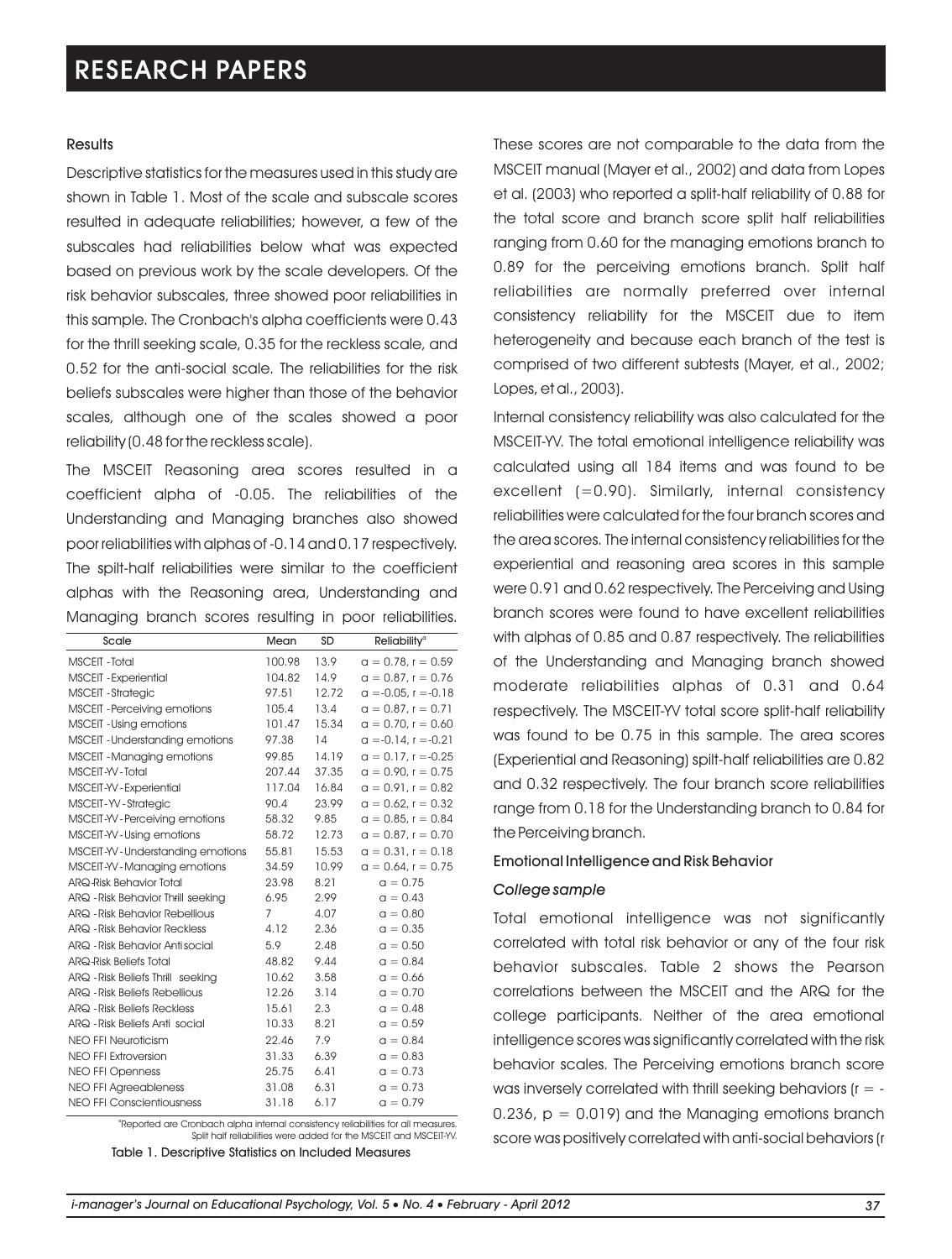|                                     | Perceive  | Using     | Under-<br>stand | Manage   | Experi-<br>ential | Reason-<br>ing | <b>Total El</b> |
|-------------------------------------|-----------|-----------|-----------------|----------|-------------------|----------------|-----------------|
| Total<br><b>Behaviors</b>           | $-0.093$  | $-0.17$   | 0.04            | 0.104    | $-0.164$          | 0.071          | $-0.042$        |
| Thrill<br>Behavior                  | $-0.236*$ | 0.011     | $-0.087$        | $-0.099$ | $-0.16$           | $-0.111$       | $-0.174$        |
| Rebellious<br>Behavior              | 0.018     | $-0.172$  | 0.086           | 0.095    | $-0.09$           | 0.103          | 0.028           |
| <b>Reckless</b><br>Behavior         | $-0.006$  | $-0.176$  | 0.053           | 0.099    | $-0.103$          | 0.07           | $-0.005$        |
| Anti-social<br>Behavior             | $-0.054$  | $-0.125$  | 0.042           | $0.215*$ | $-0.106$          | 0.132          | 0.026           |
| <b>Total Beliefs</b>                | 0.045     | $-0.145$  | $-0.306***$     | $-0.028$ | $-0.034$          | $-0.274**$     | $-0.191$        |
| <b>Thrill Beliefs</b>               | $-0.022$  | $-0.250*$ | 0.15            | 0.025    | $-0.135$          | $-0.126$       | $-0.149$        |
| <b>Rebellious</b><br><b>Beliefs</b> | $-0.011$  | $-0.024$  | $-0.360**$      | $-0.091$ | $-0.088$          | $-0.330**$     | $-0.220*$       |
| <b>Reckless</b><br><b>Beliefs</b>   | $0.217*$  | $-0.006$  | $-0.196$        | 0.074    | 0.135             | $-0.136$       | $-0.01$         |
| Anti-social<br><b>Beliefs</b>       | 0.026     | $-0.101$  | $-0.275**$      | $-0.086$ | $-0.02$           | $-0.275**$     | $-0.182$        |

 $* p \le 0.05 ** p \le 0.01 ** p \le 0.001$ 

Table 2. Pearson Correlations for the MSCEIT and ARQ in College Participants

 $= 0.215$ ,  $p = 0.033$ . The direction of these correlations is opposite of the direction expected.

The data from the risk beliefs scales of the ARQ provides very different data from that of the risk behavior scales. Total emotional intelligence showed a significant negative correlation with rebellious risk perception ( $r = 0.200$ ,  $p = 0.029$ , but resulted in no significant correlations with the other risk beliefs scales. Analysis of the branch and area scores showed several significant inverse correlations. Understanding emotions was inversely correlated with total risk beliefs score (r = -0.306,  $p = 0.002$ ), rebellious risk perception (r = -0.360,  $p <$ 0.001), and antisocial risk perception ( $r = -0.275$ ,  $p =$ 0.006). These significant correlations within the Understanding emotions branch drove the Reasoning emotions area scores to significance.

Multiple regression analysis revealed that Understanding emotions predicted scores of total risk perception ( $=$  -0.306,  $p = 0.002$ ,  $r2 = 0.094$  after controlling for gender, while the other branch scores, area scores and the total score of emotional intelligence did not predict risk perception. In an analysis of the risk belief subscales, Using emotion predicted thrill-seeking beliefs ( = -0.236,  $p =$  $.021$ , r2 = 0.067), Understanding emotion predicted rebellious beliefs ( =  $-0.357$ , p =  $.001$ , r2 = 0.125) and antisocial beliefs ( =  $-0.321$ , p =  $.005$ , r2 = 0.101). High scores on the Perceiving emotion branch (  $= 0.279$ , p  $=$ 

.010) and low scores on the Understanding emotion branch ( =  $-0.331$ , p =  $.002$ ) together best predicted reckless beliefs ( $r2 = 0.138$ ). Emotional intelligence did not predict risk behaviors participation.

#### *High school sample.*

Emotional intelligence showed the opposite relationships in the high school sample as in the college sample Table 3. Total emotional intelligence was negatively correlated with reckless behavior ( $r = -0.277$ ,  $p = 0.018$ ). Analysis of the emotional intelligence branch scores revealed several significant correlations. Understanding emotions was significantly correlated with total risk behaviors ( $r = -$ 0.249,  $p = 0.035$ ) and reckless behaviors ( $r = -0.318$ ,  $p =$ 0.006). Managing emotions was significantly correlated with reckless behaviors ( $r = -0.329$ ,  $p = 0.005$ ). Again, these correlations drove the Reasoning emotions area score to be significantly correlated with both total risk behaviors ( $r = -0.246$ ,  $p = 0.037$ ) and reckless behaviors (r  $= -0.357$ ,  $p = 0.002$ ).

Of the ARQ risk beliefs scales, thrill seeking risk perception was the only scale that was significantly correlated with emotional intelligence. The managing emotions branch score and the Reasoning area score were positively correlated with thrill seeking risk perception ( $r = 0.240$ ,  $p =$ 0.042 and  $r = 0.247$ ,  $p = 0.037$  respectively).

After controlling for gender in the first step, stepwise multiple regression analyses showed Understanding

|                                   | Perceive | Using    | Under-<br>stand    | Manage Experi- | ential   | Reason-<br>ing | <b>Total El</b> |
|-----------------------------------|----------|----------|--------------------|----------------|----------|----------------|-----------------|
| Total Behaviors 0.053             |          | $-0.001$ | $-0.249*$          | 0.185          | 0.03     | $-0.246*$      | $-0.144$        |
| <b>Thrill Behavior</b>            | $-0.023$ | 0.078    | $-0.194$           | 0.001          | 0.045    | $-0.125$       | $-0.06$         |
| <b>Rebellious</b><br>Behavior     | 0.067    | $-0.043$ | $-0.142$           | 0.141          | 0.006    | $-0.157$       | $-0.098$        |
| <b>Reckless</b><br>Behavior       | $-0.017$ |          | $-0.129 - 0.318**$ | $0.329**$      | $-0.107$ | $-0.357**$     | $-0.277*$       |
| Anti-social<br>Behavior           | 0.113    | 0.088    | $-0.044$           | 0.068          | 0.321    | $-0.06$        | 0.021           |
| <b>Total Beliefs</b>              | $-0.047$ | 0.064    | 0.107              | 0.222          | 0.021    | 0.171          | 0.119           |
| <b>Thrill Beliefs</b>             | 0.014    | 0.106    | 0.221              | $0.240*$       | 0.088    | $0.247*$       | 0.198           |
| Rebellious<br><b>Beliefs</b>      | $-0.089$ | 0.019    | 0.062              | 0.158          | $-0.038$ | 0.113          | 0.055           |
| <b>Reckless</b><br><b>Beliefs</b> | $-0.075$ | 0.073    | 0.084              | 0.134          | 0.011    | 0.115          | 0.079           |
| Anti-social<br><b>Beliefs</b>     | $-0.005$ | 0.008    | $-0.029$           | 0.184          | 0.004    | 0.066          | 0.044           |

 $*$  p $\leq$ 0.05  $**$  p $\leq$ 0.01

Table 3. Pearson Correlations for the MSCEIT-YV and ARQ in High School Participants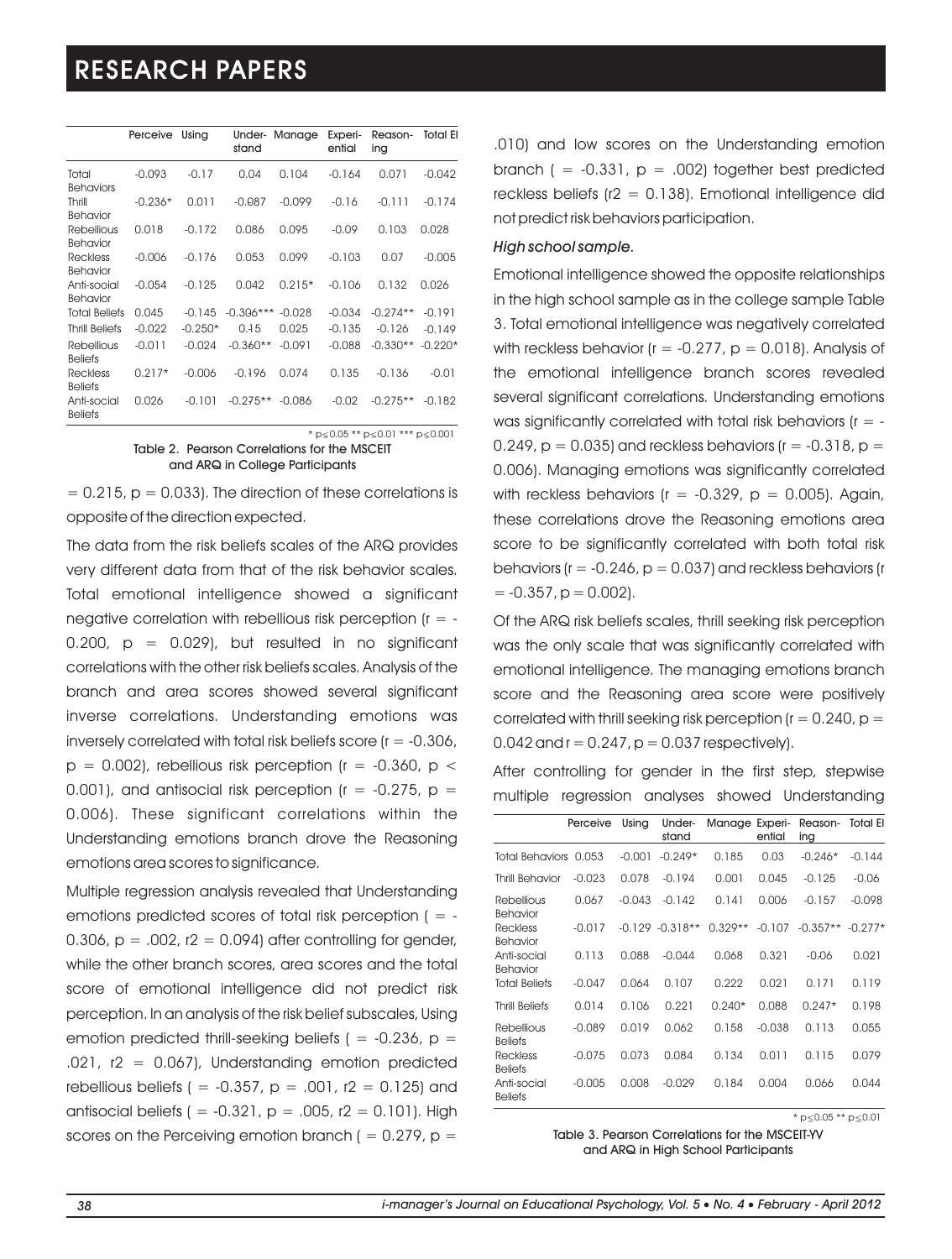emotions to be a predictor of total risk behaviors ( $=$  -0.249,  $p = 0.035$ ,  $r2 = 0.062$ ). When Using emotions was added to Understanding emotions, the model resulted in greater predictive validity of total risk behavior (Table 4) in that high scores on Using emotions and low scores on Understanding emotions best predicted total risk behavior. In an analysis of the risk behavior subscales, the Reasoning area score was predictive of reckless behaviors ( =  $-0.378$ , p = 0.003, r2 = 0.123). Table 5 shows the stepwise regression models for total risk in both the college and high school participants.

### Incremental Validity of Emotional Intelligence

#### *College sample*

Emotional intelligence was not significantly correlated with risk behavior scales and did not show significant predictive value in risk behavior; and therefore, incremental validity of emotional intelligence over personality measures was not analyzed. Table 5 shows the correlational analysis between the NEO.

FFI five factors and the ARQ risk behavior scales. Stepwise multiple regression showed Conscientiousness was a significant predictor of total risk behaviors ( =  $-0.229$ , p =

| Beta     | p-value | $R^2$ |
|----------|---------|-------|
| $-0.330$ | 0.003   | 0.106 |
| $-0.287$ | 0.019   | 0.077 |
| $-0.558$ | 0.001   | 0.139 |
| 0.396    | 0.030   |       |
|          |         |       |

a Total risk beliefs predicted in the college participants and total risk behavior predicted in the high school participants

Table 4. Stepwise Regression Models for Prediction of Total Risk<sup>o</sup>

|                        | NEO-N      | NEO-E     | NEO-O     | NEO-A     | NEO-C     |
|------------------------|------------|-----------|-----------|-----------|-----------|
| Total Behaviors        | 0.02       | 0.092     | $0.201*$  | $-0.107$  | $-0.229*$ |
| <b>Thrill Rehavior</b> | $-0.312**$ | $0.197*$  | 0.175     | 0.168     | $-0.127$  |
| Rebellious Behavior    | 0.094      | 0.003     | $0.208*$  | $-0.201*$ | $-0.124$  |
| Reckless Behavior      | 0.179      | $-0.112$  | 0.046     | $-0.122$  | $-0.162$  |
| Anti-social Behavior   | 0.121      | 0.169     | 0.055     | $-0.1$    | $-0.255*$ |
| <b>Total Beliefs</b>   | 0.145      | $0.226*$  | $-0.205*$ | $-0.074$  | $0.218*$  |
| <b>Thrill Reliefs</b>  | $0.245*$   | 0.078     | $-0.182$  | $-0.200*$ | 0.168     |
| Rebellious Beliefs     | $-0.002$   | 0.187     | $-0.257*$ | 0.002     | $0.224*$  |
| Reckless Beliefs       | 0.087      | $0.229*$  | $-0.106$  | 0.147     | 0.143     |
| Anti-social Beliefs    | 0.077      | $0.260**$ | $-0.08$   | $-0.078$  | 0.145     |

Table 5. Pearson Correlations for the NEO FFI Five Factors and ARQ in College Participants

#### $0.022$ , r2 = 0.053).

Table 5 also shows the correlational analysis of risk belief scales and the NEO FFI. Stepwise multiple rearession showed a model with Extroversion, Neuroticism, and Conscientiousness best predicted total risk beliefs. The significant correlations between the emotional intelligence scales and risk belief scales were tested for incremental validity when controlled for personality factors. Table 6 shows the final models for tested incremental validity of emotional intelligence. Total emotional intelligence showed an increase in variance (not a significant difference) for each statistically significant model for prediction of total risk beliefs, rebellious risk perception, and antisocial risk perception. There were significant increases in accounted for variance when the Understanding branch score was added to personality factors (Table 6).

#### *High school sample*

Emotional intelligence was not significantly correlated with the risk belief scales and did not show sianificant predictive value in risk beliefs; and therefore, incremental validity of emotional intelligence over personality measures was not analyzed. Table 7 shows the

|                                          | <b>Personality Factor</b> | $R^2$ | $R^2$ with El $^{\circ}$ Added<br>(Change) | $R^2$ with Under $P^2$<br>Added |
|------------------------------------------|---------------------------|-------|--------------------------------------------|---------------------------------|
| <b>Total Risk</b>                        | Neuroticism               | 0.021 | 0.053(0.03)                                | $0.109$ $(.09)**$               |
| <b>Beliefs</b>                           | Extroversion              | 0.09  | 0.107(0.02)                                | $0.136$ $(.05)*$                |
|                                          | Conscientiousness         | 0.146 | 0.171(03)                                  | $0.19$ (.04)*                   |
| <b>Rebellious</b><br><b>Risk Beliefs</b> | Openness                  | 0.066 | $0.095$ $(.03)$                            | $0.166$ $(.10)$ ***             |
| Anti-Social<br><b>Risk Beliefs</b>       | Extroversion              | 0.068 | $0.088$ $(.02)$                            | $0.106$ $(.04)*$                |

| * $p \le 0.05$ ** $p \le 0.01$ *** $p \le 0.001$ a Total emotional intelligence b Understanding branch |
|--------------------------------------------------------------------------------------------------------|
| Table 6. Change in $R^2$ in Regression Models of                                                       |
| College Participants                                                                                   |

| College Participants     |          |          |            |            |           |  |
|--------------------------|----------|----------|------------|------------|-----------|--|
|                          | NEO-N    | NEO-E    | NEO-O      | NEO-A      | NEO-C     |  |
| <b>Total Behaviors</b>   | $-0.032$ | 0.146    | $-0.147$   | $-0.424**$ | $-0.268*$ |  |
| <b>Thrill Behavior</b>   | $-0.148$ | $0.253*$ | 0.034      | $-0.112$   | 0.035     |  |
| Rebellious Behavior      | 0.04     | $-0.037$ | $-0.106$   | $-0.272*$  | $-0.284*$ |  |
| <b>Reckless Behavior</b> | $-0.199$ | 0.163    | $-0.313**$ | $-0.374**$ | $-0.177$  |  |
| Anti-social Behavior     | 0.2      | 0.06     | $-0.054$   | $-0.454**$ | $-0.304*$ |  |
| <b>Total Beliefs</b>     | 0.051    | 0.004    | 0.066      | $0.418**$  | $0.255*$  |  |
| <b>Thrill Beliefs</b>    | $-0.006$ | $-0.056$ | $-0.14$    | $0.278*$   | 0.087     |  |
| Rebellious Beliefs       | 0.072    | 0.027    | 0.094      | $0.366**$  | $0.277*$  |  |
| Reckless Beliefs         | $0.253*$ | 0.001    | 0.232      | $0.318**$  | 0.165     |  |
| Anti-social Beliefs      | $-0.135$ | 0.048    | 0.074      | $0.410**$  | $0.312**$ |  |

### $p \le 0.05 \cdot k \cdot p \le 0.01$ <br>
Table 7. Correlations for the NEO FFI Five Factors and  $p \le 0.05 \cdot k \cdot p \le 01$ ARQ in High School Participants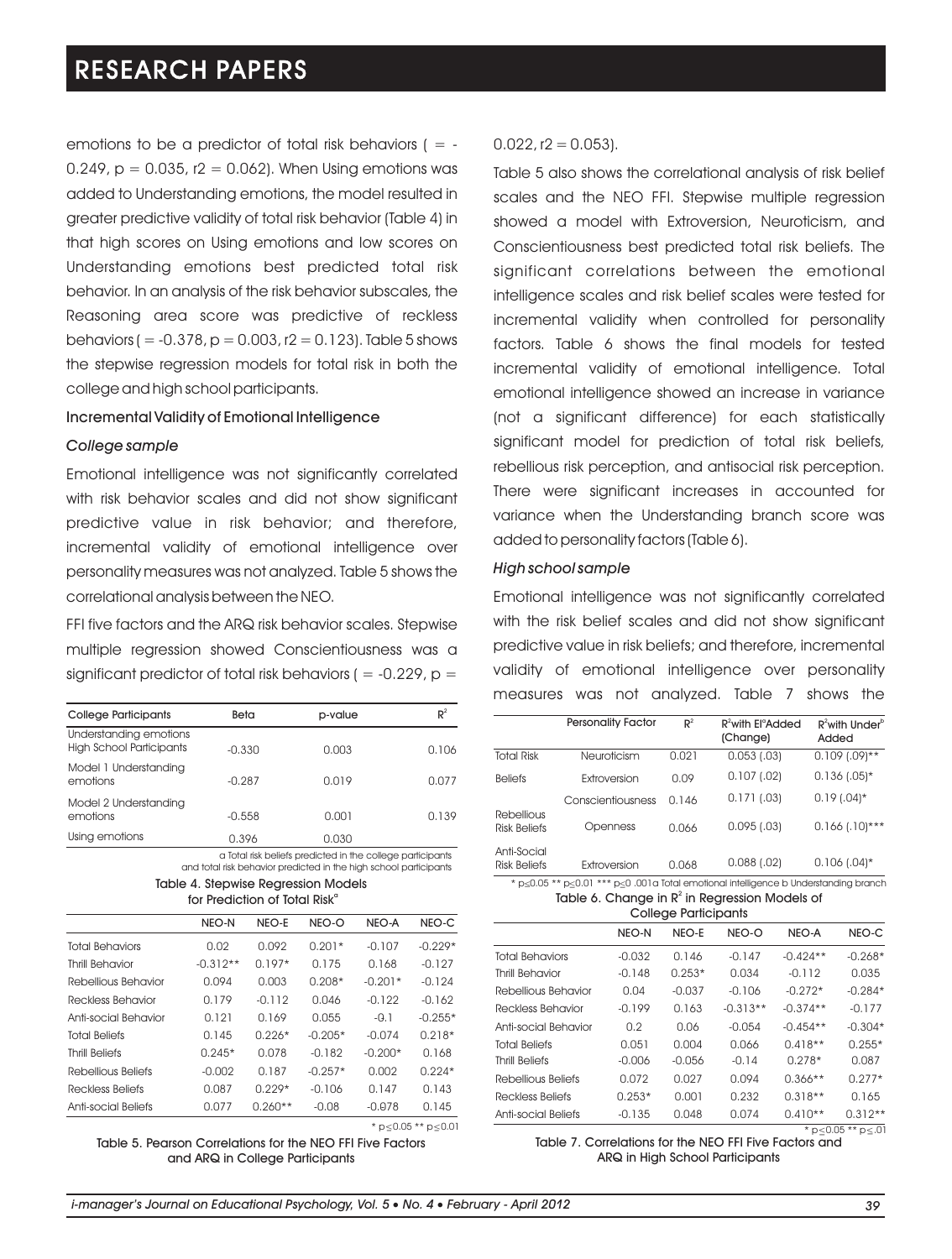correlational analysis between the NEO FFI five factors and the ARQ risk belief scales. Multiple regression showed Agreeableness was a significant predictor of total risk beliefs ( $= 0.418$ ,  $p < 0.001$ , r2  $= 0.175$ ).

Table 7 also shows the correlational analysis of risk behavior scales and the NEO FFI. Stepwise multiple regression showed a model with Agreeableness, Extroversion, and Conscientiousness best predicted total risk behavior. The significant correlations between the emotional intelligence scales and risk behavior scales were tested for incremental validity when controlled for personality factors.

Table 8 shows the final models for tested incremental validity of emotional intelligence. Total emotional intelligence showed no change in variance over personality factors for the prediction of total risk behavior, but did show an increase in accounted for variance for reckless risk behavior; although, this increase was not significant. Understanding emotions and Managing emotions showed an increase in accounted for variance over Agreeableness and Extroversion for prediction of both total risk behavior and reckless risk behavior, but did not show a significant increase for Openness.

#### Discussion

#### *Emotional Intelligence and Adolescent Risk*

The findings of the present study suggest that emotional intelligence is related to risk behavior in high school students; however, in college students, the present results indicate that emotional intelligence is related to risk perception, but not to risk behavior. The mechanism behind this is not understood, as risk perception across these two age groups is not well studied. College students

|                   | <b>Personality Factor</b> | $R^2$ | $R^2$ with Ei <sup>o</sup><br>(Change) | $R^2$ with<br>Under <sup>b</sup> | $R^2$ with<br>Manage <sup>c</sup> |
|-------------------|---------------------------|-------|----------------------------------------|----------------------------------|-----------------------------------|
| <b>Total Risk</b> | Agreeableness             | 0.18  | 0.18(0)                                | 0.196(0.02)                      | 0.186(0.01)                       |
| Behavior          | Extroversion              | 0.277 | 0.277(0)                               | $0.286$ (.01)                    | 0.285(0.01)                       |
|                   | Conscientiousness 0.319   |       | 0.319(0)                               | 0.323(0)                         | 0.322(0)                          |
| <b>Reckless</b>   | Agreeableness             | 0.14  | 0.168(0.03)                            | $0.185$ (.05)                    | $0.203$ $(.06)*$                  |
| <b>Risk</b>       | Extroversion              | 0.236 | $0.267$ $(.03)$                        | 0.27(0.05)                       | $0.306$ $(.07)*$                  |
| Behavior          | Openness                  | 0.319 | 0.33(0.01)                             | 0.334(0.03)                      | 0.351(0.03)                       |
|                   |                           |       |                                        |                                  | $*$ $\sim$ $\cap$ $\cap$ $\in$    |

\* p 0.05 a Total emotional intelligence added

b Understanding branch added c Managing branch added

Table 8.  $R^2$  in Regression Models of High School Participants

are known to engage in many risk behaviors such as binge drinking, unprotected sex, and drug use (Arnett, 1996). The college participants in the present study endorsed a higher level of risk behavior than the high school participants, but endorsed similar risk perception of the same behaviors as the high school participants. Perhaps the social context of college life (e.g., no parental guidance, peer pressure) leads the older adolescent to engage in such behavior even as the brain perceives risk. Those with high emotional intelligence are overcome by the social circumstances even though they perceive the action is of a higher risk value. There is clearly a difference in the cognition of risk between high school students and college students, and future research in this area is needed.

In the high school sample, only reckless behaviors (not rebellious behaviors or antisocial behaviors) were correlated with emotional intelligence. These are behaviors such as drinking and driving, speeding and unprotected sex. The two branches of emotional intelligence that were related to reckless behaviors were Understanding emotions and Managing emotions. Adolescents who have a low ability to understand how emotions change over time, who have an inefficiency in their ability to use emotions in problem solving and who impulsively act on emotion may have difficulty understanding the consequences of reckless actions on self and others. In addition, Using emotions and Understanding emotions together make up 14% of the variance in the prediction of risk behaviors in high school students and the Reasoning area score of the MSCEIT-YV provides 13% of the variance in the prediction of reckless risk behavior, which suggests that emotional intelligence may serve as a protective factor in high school students who are faced with the choice to participate in reckless risk behaviors.

The present data support the hypothesis that adolescents with high emotional intelligence are equally likely to participate in thrill seeking behaviors as those with lower emotional intelligence. In the high school sample, students with high emotional intelligence were more likely to perceive thrill seeking behaviors as risky, but equally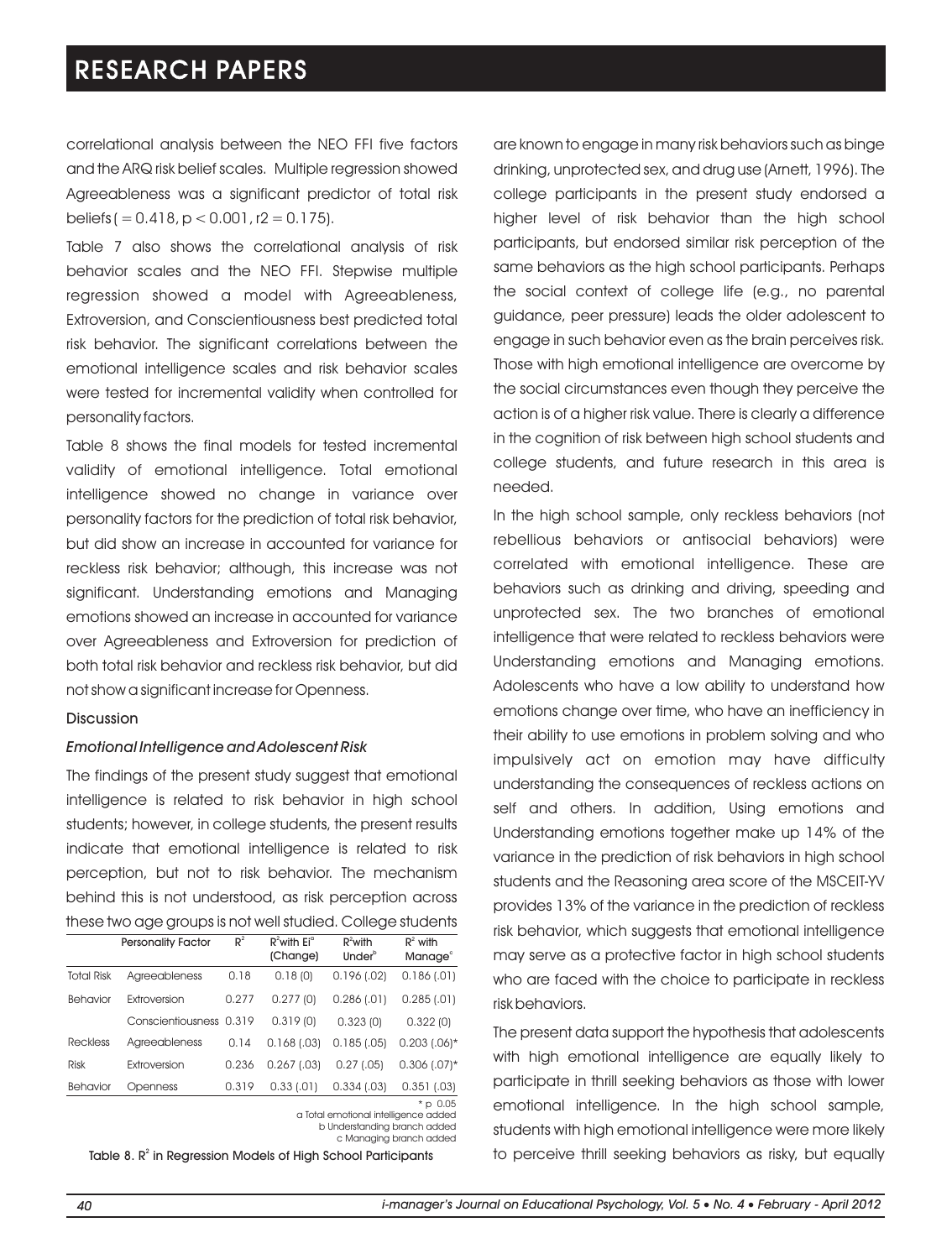likely to participate in these behaviors. Perhaps students with high emotional intelligence understand the risk to benefit ratio of participation in such activities as competitions, extreme sports and martial arts. Others have also identified the importance of positive risk during adolescence. Moore and Gullone (1996) found that adolescents' risk behavior is influenced by the perceived positive outcomes of the behavior whether the behavior is socially acceptable or not. Erickson (1968) described a healthy adolescence as a time when a person searches for his/her identity through experimentation with societal values and family beliefs, exploration of different roles and testing limits. Without this exploration, Erickson stated that identity would not be reached, which would result in difficulties during subsequent stages of adult development (Erickson, 1968). The high emotionally intelligent students in the present study showed an exploration of positive risk as Erickson proposed a healthy adolescent would do; and therefore, it can be concluded that high school students with high emotional intelligence may be successfully navigating through the identity stage of development.

The regression model for the prediction of risk behaviors revealed that a higher score on the Using emotions branch and a low score on the Understanding branch best predicted total risk behavior. As discussed earlier, the Using emotions branch represents the ability to direct emotions towards thought and the ability to generate emotions on demand. This branch is thought to develop prior to the development of Understanding emotions (Mayer & Salovey, 1997), and the ability to make decisions based on emotional information without the ability to fully understand emotions may drive an adolescent to participate in negative behavior. The present results indicate that the ability to use emotions in decision making without the ability to understand emotions (or the consequence of the decision made based on emotion) creates a developmental window where the discrepancy in emotional intelligence abilities may be described as a risk factor rather than a protective factor.

It is also interesting to note that the upper level abilities of emotional intelligence are those significantly related to risk behavior in the high school sample. Ability model emotional intelligence is a developmental model where children develop the ability to perceive emotions first with the ability to assimilate, understand, and manage emotions following as development continues (Mayer and Salovey, 1997). The present results suggest that adolescents who participate in reckless behavior have no more trouble perceiving and using emotions than those who chose not to participate in these activities. High school students with lower Understanding and Managing emotional intelligence may be slower to develop those brain areas that house the ability to use emotion in decision-making and problem solving.

There is an abundance of research on emotion, decisionmaking and the prefrontal cortex, especially the orbitofrontal and ventromedial cortices. Research with people who experienced a lesion (due to stroke, tumor resection or traumatic brain injury) in these areas of the brain exhibited poor decision-making due to a deficit in emotional regulation. Lesion patients participated in a gambling task where they were asked to choose cards that resulted in a reward or punishment. The ventromedial lesion patients preferred cards that gave high immediate reward although provided low long-term reward, and also preferred cards that gave low immediate punishment but had high long-term punishment effects (Bechara, Tranel, & Damasio, 2000). This suggests that people with these lesions have trouble making advantageous long-term decisions, but instead are focused on immediate returns that subsequently result in negative consequences. This data was linked to emotion by testing emotional responses through skin conductance during the gambling task. The ventromedial lesion patients did not experience the emotional signal as did the normal participants (Bechara, 2004a; Bechara, et al., 2000), and it is this difference that indicates that emotion plays a vital role in decision-making and that areas of the prefrontal cortex are vital in the connection between emotion and decision-making.

Adolescent brains may be similar to adult lesion brains because the adolescent frontal cortex has yet to fully mature. Adolescent brains are structurally different from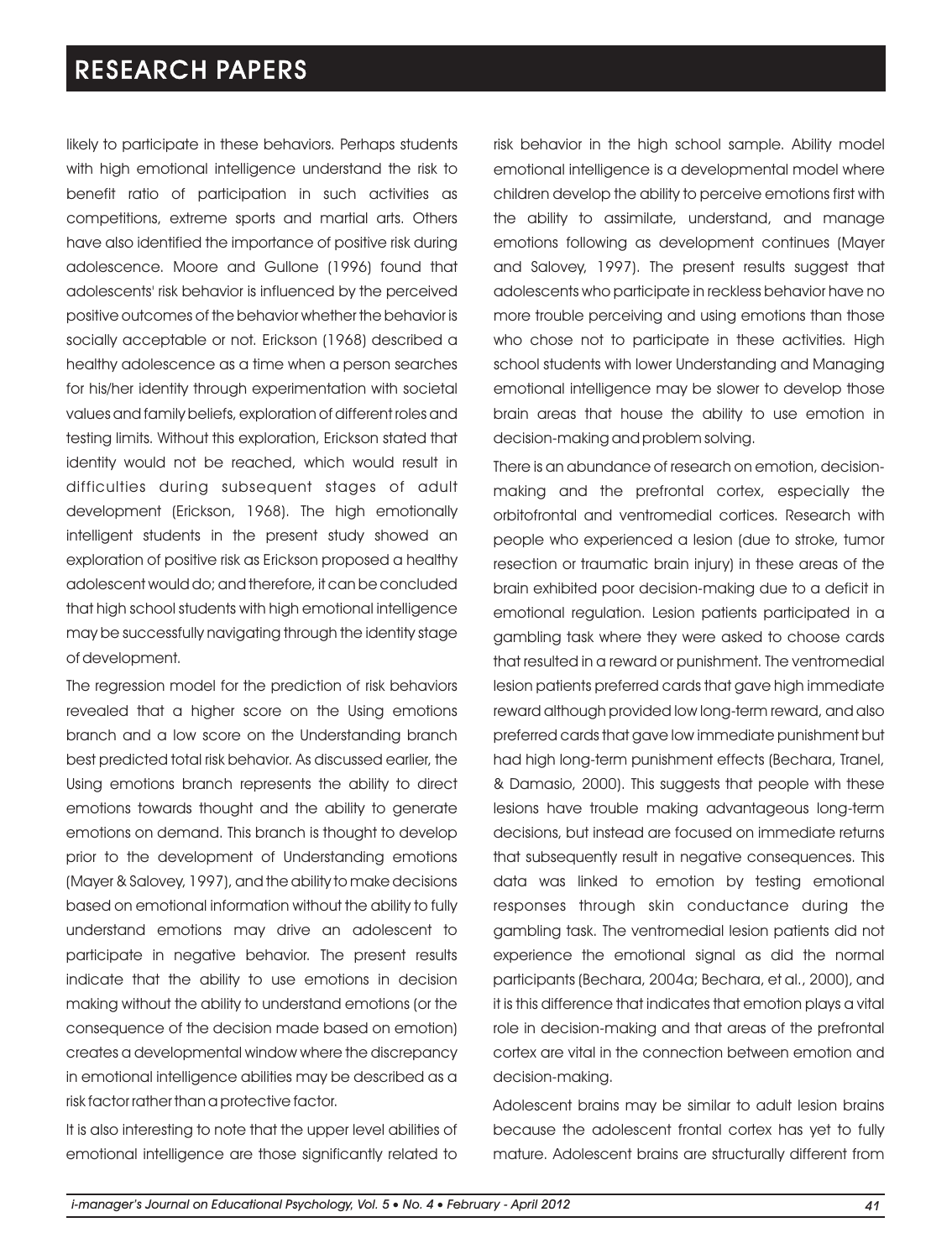those of adults and children, and it is well known that maturation of cognitive function continues through the adolescent years (Case, 1985; Kolb & Fantie, 1989; Stuss, 1992). Researchers have found that there is a surge of gray matter development between the ages of 10 and 12, followed by a decrease of gray matter into the 20's as more efficient connections in the brain are created (Begley, 2000). The area of primary maturation is in the frontal lobes (Gibson, 1991; Jernigan, Press, & Hesselink, 1990), which are the brain areas responsible for executive functions such as organizing and planning (Stuss, 1992), self-control (Segalowitz & Davies, 2004), and emotional regulation (Bechara, 2004b; Rolls, 1998). It is also reported that the emotion centers in the adolescent brain light up on scans during emotional situations while the reasoning portions remain dark (Begley, 2000), which suggests that teens may act on emotions without thought about the action or its consequence. Through neuropsychological testing, there is evidence that performance on tests of executive function (i.e., Wisconsin Card Sorting Task and Stroop Task) are lower in early adolescence compared to late adolescence (Davies & Rose, 1999), and indicates the development of vital brain areas (frontal lobes) necessary for good performance in such executive functions tasks across adolescence. Segalowitz and Davies (2004) studied more specific areas of the frontal lobes with electrophysiological measures and found that the orbitofrontal, dorsolateral and ventromedial cortices (area linked to emotional decision-making) are still developing into late adolescence.

#### Incremental Validity of Emotional Intelligence

This study also hypothesized that emotional intelligence has incremental validity over personality measures. The data in the present study are similar to previous studies that reported mixed results with emotional intelligence providing incremental validity over personality factors for some target variables and not for others (e.g., Brackett et al., 2004; Rossen & Kranzler, 2009). Our data show that emotional intelligence provides incremental validity over personality factors in the prediction of risk behavior in high school students and provides incremental validity over personality in the prediction of risk beliefs in college students. In the high school sample, total emotional intelligence, Understanding emotions, and Managing emotions provided incremental validity in the prediction of reckless risk behavior with Managing emotions providing the greatest increase in accounted for variance (7%) over Extroversion. No emotional intelligence measure provided incremental validity over personality in the prediction of total risk behavior in the high school sample. In the college student sample, total emotional intelligence and Understanding emotions provided incremental validity over personality factors in the prediction of risk beliefs with Understanding emotions providing the greatest increase in accounted for variance (10%) over Openness in the prediction of rebellious risk beliefs. These data suggest that emotional intelligence does provide some incremental validity over the NEO FFI, but the data is specific to type of risk behavior and may not provide increased prediction value over a general measure risk behavior. In addition, emotional intelligence provides the greatest incremental validity for risk perception in the college student sample. This suggests that, in young adults, emotional intelligence may best predict certain cognitive processes related to risk behavior rather than the overt behaviors themselves.

#### Limitations

Limitations include the use of the NEO FFI in the measurement of personality in the high school participants. Whereas the NEO FFI has been used extensively with adults, it is used less frequently with adolescents. Research using the NEO FFI with adolescents should continue to solidify these results. The use of the research version of the MSCEIT-YV is also a limitation as it is not yet in its final published form.

The reliabilities of the some of the ARQ subscales and MSCEIT/MSCEIT-YV are poor, which indicates that the predictive validity may not as impressive for the sample as the data show. The reliabilities are lower than those reported by the test developers and others who have published work using these scales, and may be due to the limited demographics of the participant sample, which is mainly Caucasian females who are approximately 18 years of age. Gullone, Moore, Moss, and Boyd (2000)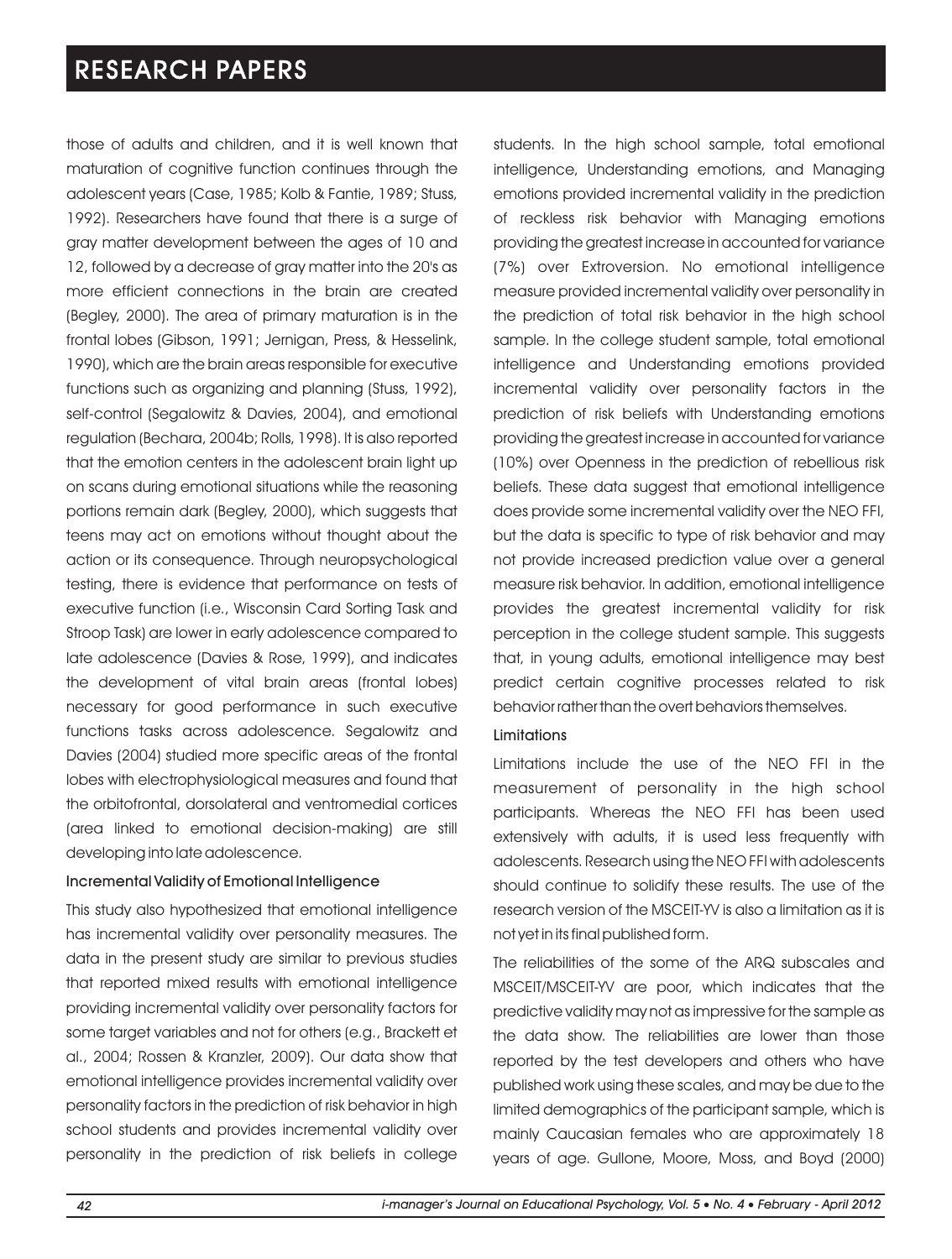found that the reliability of the antisocial subscale was lower in girls than in boys (  $= 0.66$ ).

There are demographic limitations to this study. The sample is not representative of the nation's population, the college sample contains a high percentage of females, and the older age groups have a small number of participants. Future efforts should focus on recruitment of minorities and males, and better stratify the sample for age. Studying various cultures will provide greater insight into the potential socio-cultural mechanisms at play in emotional intelligence.

#### Applications and Future Research

As research on the ability model of emotional intelligence is expanded, there are applied areas of psychology that may benefit. Educational programs based on emotional intelligence and industrial/organizational programs are currently available. These programs are largely based on Goleman's popularized emotional intelligence (Mayer & Cobb, 2000), which he claims can predict 80% of success in life (Goleman, 1995). This high percentage was highly attractive to curriculum developers and researchers who searched for a construct beyond traditional intelligence that would explain students who were smart, but who achieved at a lower level scholastically and socially (Mayer & Cobb, 2000). By 1997, there were at least 22 formal educational programs that emphasized emotional intelligence, with some threading emotional intelligence throughout the school's entire curriculum (Elias, et al., 1997). Education experts must take care not to trivialize the concept of emotional intelligence because there is a growing body of research that supports the predictive validity of the original conceptualization of emotional intelligence. If emotional intelligence is an ability, an intelligence, then there is a possibility that these abilities can be sharpened through proper educational instruction as crystallized intelligence is sharpened through literacy programs. Mayer and Cobb (2000) write that educators and curriculum developers should be judicious in their foundation for emotional intelligence based curricula because good, sound research can easily be overlooked for popular theory. They feel that if emotional intelligence becomes more

solidly established as a construct, it could then be implemented in educational policy in several ways. They speculate that emotional reasoning may be promoted through courses in liberal arts by discussing the emotions of a character in a story or talking about emotions that are evoked during a piece of music.

Currently, the research is not conclusive about the possible outcomes from the implementation of emotional intelligence based curricula. The current data is mixed on the relationship between emotional intelligence and achievement. Woitaszewski and Aaisma (2004) used the MEIS-A to assess the role of emotional intelligence to the academic success of gifted high school students. They found no correlation between the MEIS-A total score (they did not report branch scores) and grade point average ( $r = .046$ ) or scores on the Test of Cognitive Skills/Second Edition ( $r = -0.029$ ). However, Brackett, et al. (2004) used the MSCEIT in a sample of college students and found that verbal SAT score was significantly correlated with the Experiential area score (r  $= 0.23$ , p  $< 0.001$ ), Reasoning area score (r  $= 0.39$ , p  $<$ 0.001) and total emotional intelligence ( $r = 0.35$ ,  $p <$ 0.001). In addition, they found that college grade point average was significantly correlated with the Reasoning area score ( $r = 0.18$ ,  $p < 0.01$ ) and total emotional intelligence score ( $r = 0.14$ ,  $p < 0.05$ ). More recently, Grehan, Flanagan, and Malgady (2011) found that in a sample of school psychology graduate students, emotional intelligence was significantly and moderately correlated with graduate level academic achievement and internship ratings. They concluded that it may be possible to add emotional intelligence type items to graduate student evaluations in order to identify those students who need some development in emotional intelligence.

As these discrepancies are resolved with more research, it is possible that we could see positive outcome data for emotional intelligence based curricula in areas of academic achievement and adolescent behavior. Furthermore, future emotional intelligence research might also focus on students who are diagnosed with behavioral disorders. These students might benefit most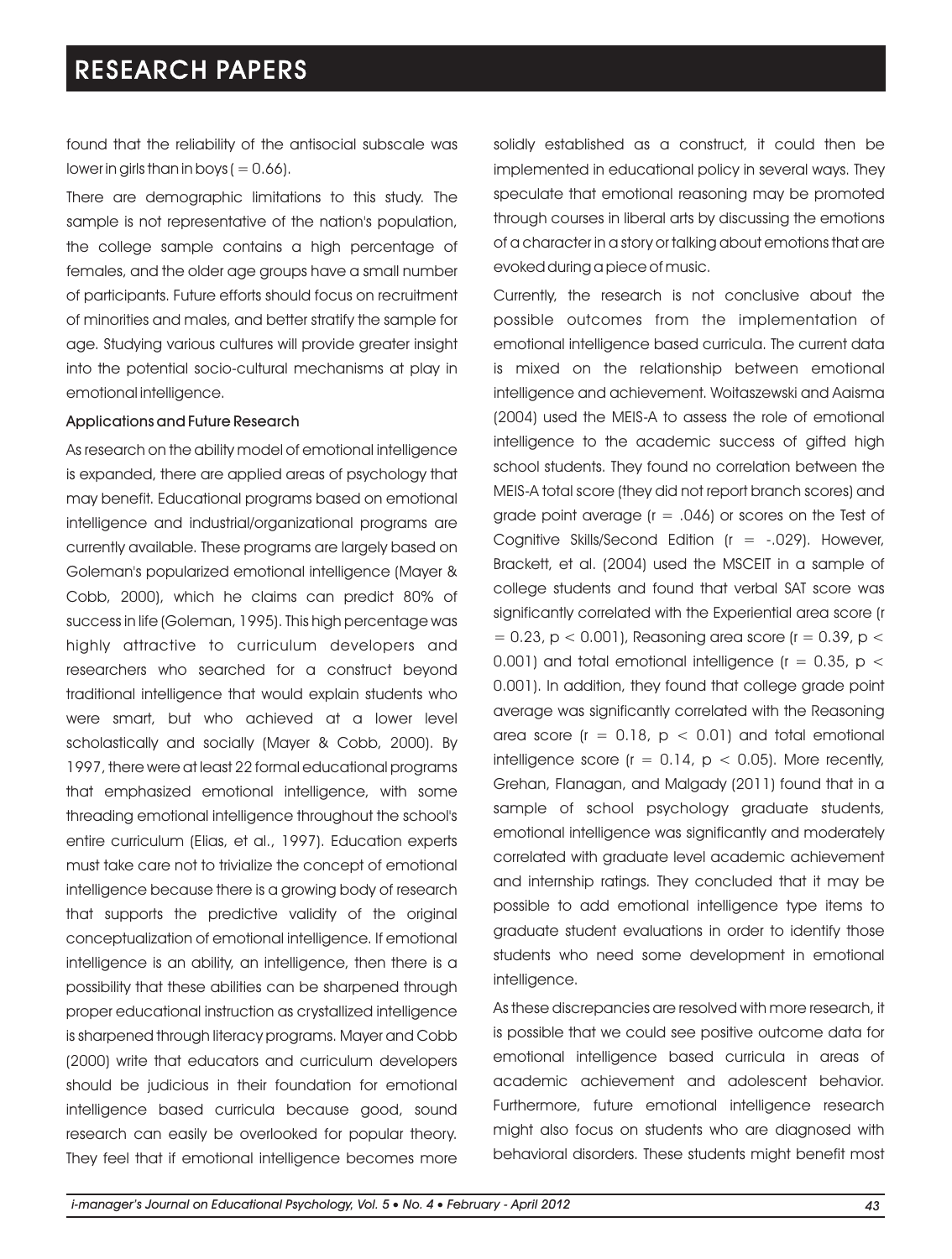from a curriculum of this type as they commonly engage in risk behavior and have low academic achievement (Huesmann, Eron, & Yarmel, 1987; McMichael, 1979; Tremblay, et al., 1992).

#### **Conclusions**

As past researchers have found, ability model emotional intelligence is related to various adolescent risk behaviors and provides incremental validity over personality measures in the prediction of such behaviors. However, the present study provides greater insight of these relationships through a developmental lens. In younger adolescents, emotional intelligence is related to participation in some types of risk behaviors, and the more sophisticated emotional intelligence abilities (Using and Understanding emotion) may be help protect high school students from participation in behaviors such as drinking and driving and unprotected sex. In older adolescents, however, emotional intelligence is related to perception of risk, but not to participation in the behaviors. Older adolescents with high emotional intelligence may be overcome by social circumstances even though they perceive the action is of a higher risk value. The mechanism behind this requires more study, and it may be the case that personality, cognitive intelligence or some prominent social variable plays a larger role in whether older adolescents choose to participate in certain risk behaviors.

In searching for such a combination of variables that will best predict risk behavior participation and perception, the current findings suggest that the addition of emotional intelligence to personality factors does improve the prediction model. Emotional intelligence as measured using ability model assessment does provide incremental validity over personality variables in the prediction of some risk behavior variables, but this increase in prediction is specific to type of risk behavior and may not provide increased prediction value over a general measure risk behavior.

With more study in this area, the potential for applied areas of psychology to benefit are many. As emotional intelligence may act as a protective factor over certain personality traits, it may be possible to develop educational curricula that teach students to sharpen their abilities to use and understand emotion in decisionmaking. It also may be possible to create developmentally focused curricula that will increase emotional intelligence of younger adolescents and help older adolescents make better use of their more fully developed emotional intelligence in order to decrease participation in potentially negative risk behavior and maximize participation in potentially positive risk behaviors. The body of emotional intelligence research is small and future research seems endless, but we must first overcome the popular theories and get back to basic science in order to give emotional intelligence the proper evaluation needed for it to become a construct embraced by all of psychology.

#### References

[1]. Alexander, C. S., Kim, Y. J., Ensminger, M., Johnson, K. E., Smith, J., & Dolan, L. J. (1990). A measure of risk taking for young adolescents: Reliability and validity assessments. *Journal of Youth and Adolescence,* 19, 559- 569.

[2]. Arnett, J. (1992). Review: Reckless behavior in adolescence: A developmental perspective. *Developmental Review,* 12, 339-373.

[3]. Arnett, J. (1996). Sensation seeking, aggressiveness, and adolescent reckless behavior. *Personality and Individual Differences,* 20, 693-702.

[4]. Barchard, K. A. (2003). Does emotional intelligence assist in the prediction of academic success? *Educational and Psychological Measurement,* 63, 840–858.

[5]. Bastian, V. A., Burns, N. R., & Nettelbeck, T. (2005). Emotional intelligence predicts life skills, but not as well as personality and cognitive abilities. *Personality and Individual Differences*, 39, 1135–1145.

[6]. Bar-On, R. (1997). *Bar-On emotional quotient inventory: A measure of emotional intelligence*. Toronto. ON: Multi Health Systems, Inc.

[7]. Bechara, A. (2004a). Disturbances of emotion regulation after focal brain lesions. *International Review of*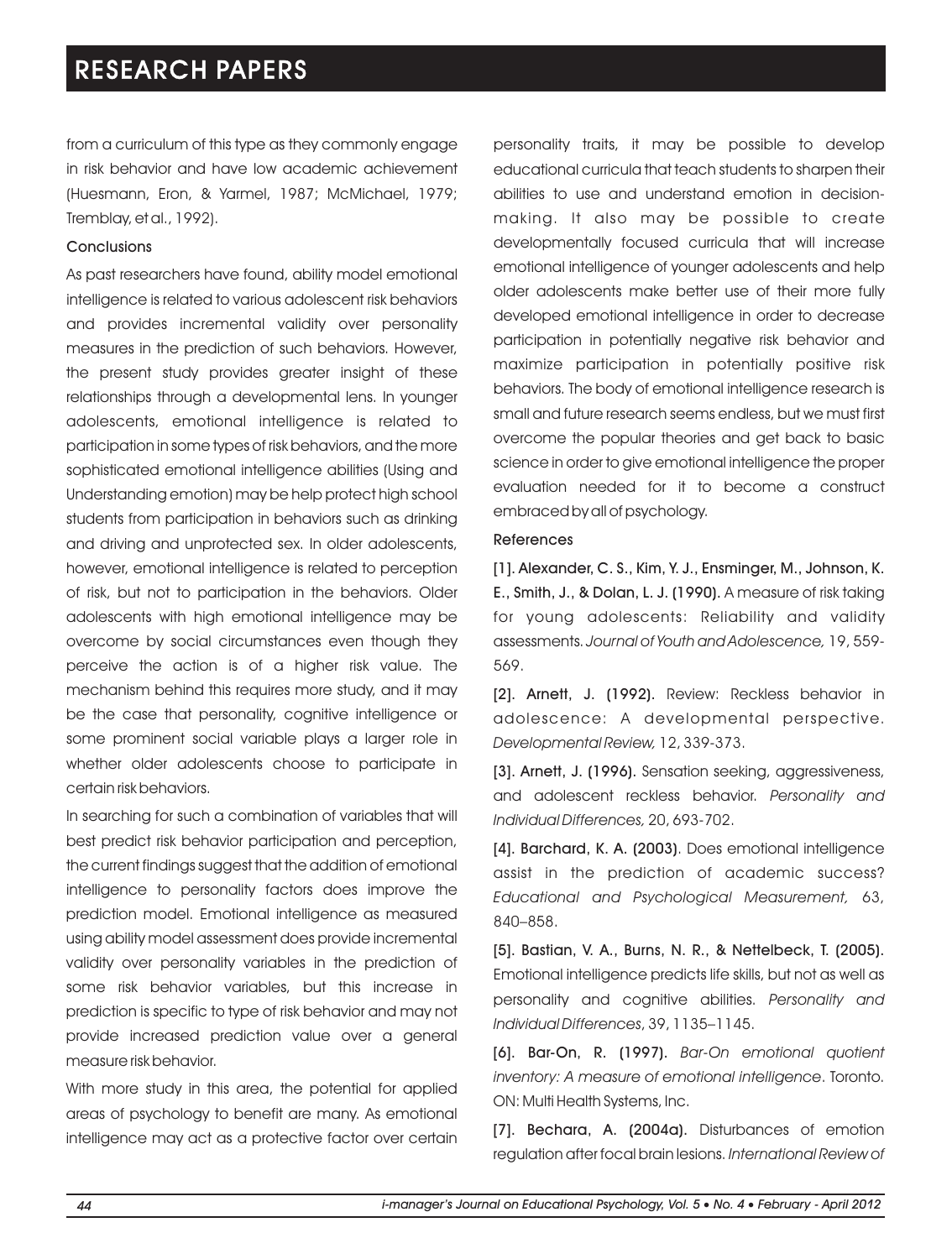*Neurology,* 62, 159-193.

[8]. Bechara, A. (2004b). The role of emotion in decisionmaking: Evidence from neurological patient with orbitofrontal damage. *Brain and Cognition*, 55, 30-40.

[9]. Bechara, A. Tranel, D., & Damasio, H. (2000). Characterization of the decision-making deficit of patients with ventromedial prefrontal cortex lesions. *Brain,*  123, 2189-2202.

[10]. Begely, S. (2000). Getting inside a teen brain: Hormones aren't the only reason adolescents act crazy. Their gray matter differs from children's and adults'. *Newsweek*, 135 (9), 58.

[11]. Brackett, M. A., Mayer, J. D., & Warner, R. M. (2004). Emotional intelligence and its relation to everyday behaviour. *Personality and Individual Differences,* 36, 1387-1402.

[12]. Brody, N. (2004). What cognitive intelligence is and what emotional intelligence is not. *Psychological Inquiry,* 15, 234–238.

[13]. Case, R. (1985). *Intellectual development: Birth to adulthood.* Orlando, FL: Academic.

[14]. Chassin, L., Pearson, C. C., & Sherman, S. (1989). Constructive and destructive deviance in adolescent health-related behaviors. *Journal of Youth and Adolescence,* 18, 245-262.

[15]. Costa, P. T. Jr., & McCrae, R. R. (1992). Revised NEO Personality Inventory (NEO-PI-R) and NEO Five Factor Inventory professional manual. Odessa, FL. Psychological Assessment Resources, Inc.

[16]. Davies, P. L., & Rose, J. D. (1999). Assessment of cognitive development in adolescents by means of n e u r o p s y c h o l o g i c a l t a s k s. *De v e l o p m e n t a l Neuropsychology,* 15(2), 227-248.

[17]. Davis, S. K., & Humphrey, N. (2012). Emotional intelligence predicts adolescent mental health beyond personality and cognitive ability. *Personality And I n d i v i d u a l D i f f e r e n c e s* , 5 2 ( 2 ) , 1 4 4 - 1 4 9 . doi:10.1016/j.paid.2011.09.016

[18]. Donohew, L., Palmgreen, P., & Lorch, E. P. (1994). Attention, need for sensation, and health communication campaigns. *American Behavioral Scientist,* 38, 310-322.

[19]. Dunn, L. M., & Dunn, L. M. (1981). *PPVT: Peabody picture vocabulary test-revised: Manual for forms L and M. Circle Pines*, MN: American Guidance Service.

[20]. Elias, M. J., Zins, J. E., Weissberg, R. P., Frey, K. S., Greenberg, M. T., & Haynes, N. M., et al. (1997). *Promoting social and emotional learning: Guidelines for educators. Alexandria*, VA: Association for Supervision and Curriculum Development.

[21]. Erickson, E. H. (1968). *Identity: Youth and crisis*. New York: Norton.

[22]. Gerrard, M., Gibbons, F. X., Reis-Bergan, M., & Russell, D. W. (2000). Self-esteem, self-serving cognitions, and health risk behavior. *Journal of Personality Assessment,* 68(6), 1177-1201.

[23]. Gibson, K. R. (1991). Myelination and behavioral development: A comparative perspective on questions of neoteny, altriciality and intelligence. In K. R. Gibson & A. C. Petersen (Eds.), *Brain maturation and cognitive development* (pp. 29-63). New York: Aldine de Gruyter.

[24]. Gillis, J. R., Meyer-Baulburg, H. F., & Exner, T. (1992). A comprehensive test of model predicting sexual risk behavior. *International Conference of AIDS*, 8, 167.

[25]. Goldberg, L. R. (1993). The structure of phenotypic personality traits. *American Psychologist,* 48, 26-34.

[26]. Greene, K., Kramar, M., Walters, L. H., Rubin, D. L., & Hale, J. L. (2000). Targeting adolescent risk-taking behaviors: The contribution of egocentrism and sensation-seeking. *Journal of Adolescence*, 23 (4), 439- 461.

[27]. Goleman, D. (1995). *Emotional Intelligence: Why it can matter more than IQ.* New York: Bantam Books.

[28]. Gowing, M. K. (2001). Measurement of emotional competence. In C. Cherniss & D. Goleman (Eds.), *The emotionally intelligent workplace* (pp. 83-131). San Francisco, CA: Jossey-Bass.

[29]. Grehan, P. M., Flanagan, R., & Malgady, R. G. (2011). Successful graduate students: The roles of personality traits and emotional intelligence. *Psychology In The Schools,* 48(4), 317-331. doi:10.1002/pits.20556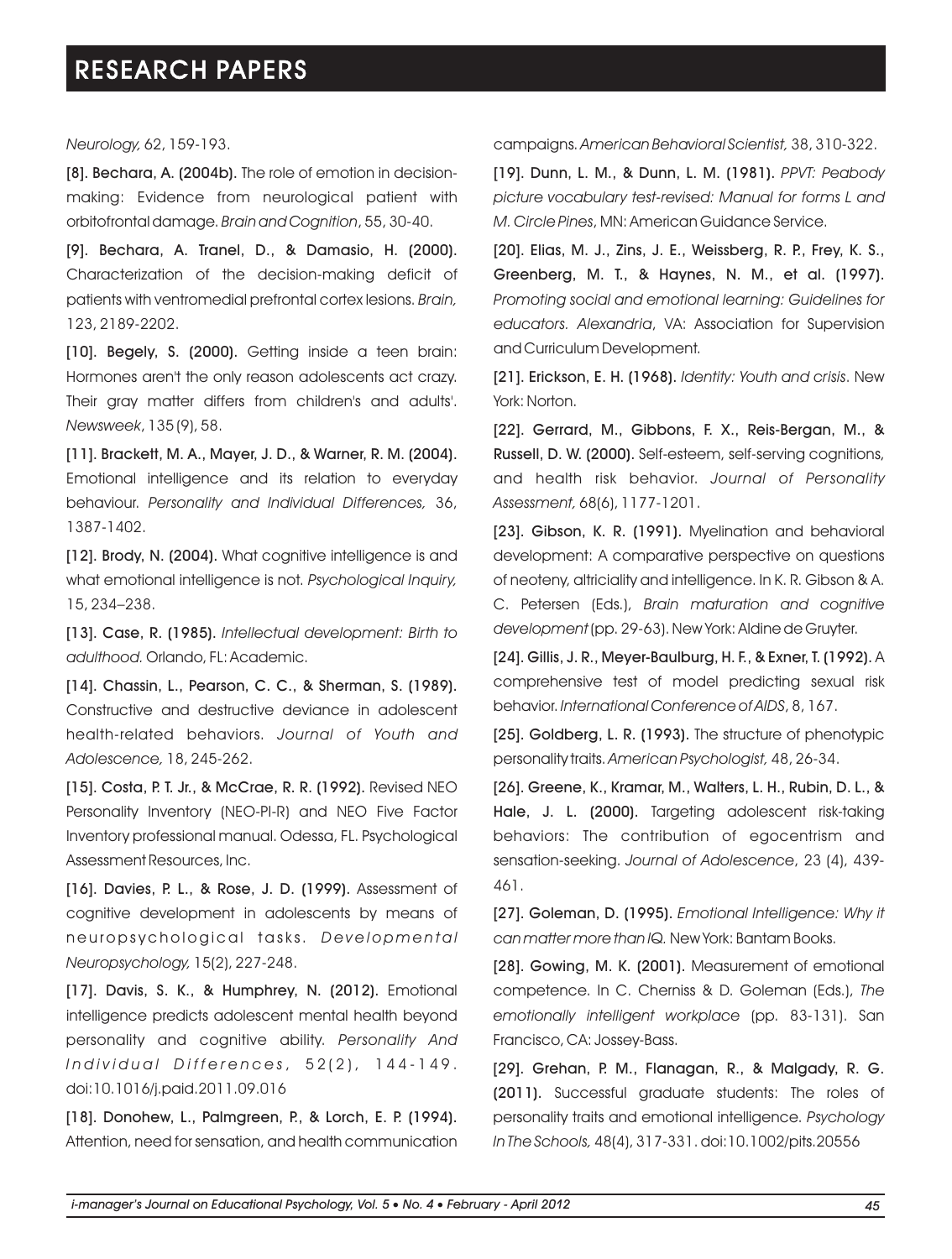[30]. Gullone, E., & Moore, S. (2000). Adolescent risktaking questionnaire and the five-factor model of personality. *Journal of Adolescence*, 23, 393-407.

[31]. Gullone, E., Moore, S., Moss, S., & Boyd, C. (2000). The adolescent risk-taking questionnaire: Development and psychometric evaluation. *Journal of Adolescent Research*, 15 (2), 231-250.

[32]. Huesmann, L. R., Eron, L. D., & Yarmel, P. W. (1987). Intellectual functioning and aggression. *Journal of Personality and Social Psychology*, 52, 232-240.

[33]. Irwin, C. E., Jr. (1993). Adolescence and risk taking: How are they related? In N. J. Bell & R. W. Bell (Eds.), *Adolescent risk taking* (pps 7-28). Newbury Park, CA: Sage Publications.

[34]. Jernigan, T. L., Press, G. A., & Hesselink, J. R. (1990). Methods for measuring brain morphologic features on magnetic resonance images: Validation and normal aging. *Archives of Neurology,* 47, 27-32.

[35]. Kolb, B., & Fantie, B. (1989). Development of the child's brain and behavior. In C. R. Reynolds & E. Fletcher-Janzen ( Eds.), *Handbook of cl inical chi ld neuropsychology* (pp. 17-39). New York: Plenum.

[36]. Lopes, P. N., Salovey, P., & Straus, R. (2003). Emotional intelligence, personality, and the perceived quality of social relationships. *Personality and Individual Differences,* 35, 641-658.

[37]. Lyons, J. B., & Schneider, T. R. (2005). The influence of emotional intelligence on performance. *Personality and Individual Differences,* 39, 693–703.

[38]. Mayer, J. D., & Salovey, P. (1997). What is Emotional Intelligence? In P. Salovey, & D. Sluyter (Eds.), *Emotional Development and Emotional Intelligence*. New York, NY: Basic Books.

[39]. Mayer, J. D., Caruso, D., & Salovey, P. (2000). Emotional intelligence meets traditional standards for an intelligence. *Intelligence*, 27(4), 267-298.

[40]. Mayer, J. D, & Cobb, C. D. (2000). Educational policy on emotional intelligence: Does it make sense? *Educational Psychology Review*, 12 (2), 163-183.

[41]. Mayer, J. D., Perkins, D. M., Caruso, D. R., & Salovey,

P. (2001). The measurement of emotional intelligence with scales of ability (the MEIS and MEIS-A) *Roeper Review*, 23 (3), 132-137.

[42]. Mayer, J. D., Salovey, P., & Caruso, D. (2004). Emotional intelligence: Theory, findings, and implications. *Psychological Inquiry,* 15(3), 197-215.

[43]. Mayer, J. D., Salovey, P., & Caruso, D. (2002b). *MSCEIT technical manual.* Toronto, Canada: Multi Health Systems.

[44]. Mayer, J. D., Salovey, P., Caruso, D., & Sitarenios, G. (2003). Measuring emotional intelligence with the MSCEIT V2.0. *Emotion*, 3 (1), 97-105.

[45]. McCrae, R. R., & Costa, P. T. (1997). *Personality trait as a human universal.* American Psychologist, 52, 509-516.

[46]. McMichael, P. (1979). The hen or the egg? Which comes first: Antisocial emotional disorders or reading disability? *British Journal of Educational Psychology,* 49, 226-23

[47]. Moore, S., & Parsons, J. (2000). A research agenda for adolescent risk-taking: Where do we go from here? *Journal of Adolescence*, 23, 371-376.

[48]. Newsome, S., Day, A. L., & Catano, V. M. (2000). Assessing the predictive validity of emotional intelligence. *Personality and Individual Differences*, 29, 1005-1016.

[49]. Roberts, R. D., Zeidner, M., & Matthews, G. (2001). Does emotional intelligence meet the traditional standards for an intelligence? Some new data and conclusions. *Emotion*, 1, 196-231.

[50]. Rolls, E. T. (1998). The orbitalfrontal cortex. In A. C. Roberts, T. W. Robbins, & L. Weiskrantz (Eds.), *The prefrontal cortex: Executive and cognitive functions* (pp 67-86). Oxford: Oxford.

[51]. Rossen, E., & Kranzler, J. H. (2009). Incremental validity of the Mayer–Salovey–Caruso Emotional Intelligence Test Version 2.0 (MSCEIT) after controlling for personality and intelligence. *Journal of Research in Personality,* 43, 60-65.

[52]. Saklofske, D. H., Austin, E. J., & Minski, P. S. (2003). Factor structure and validity of a trait emotional intelligence measure. *Personality and Individual*